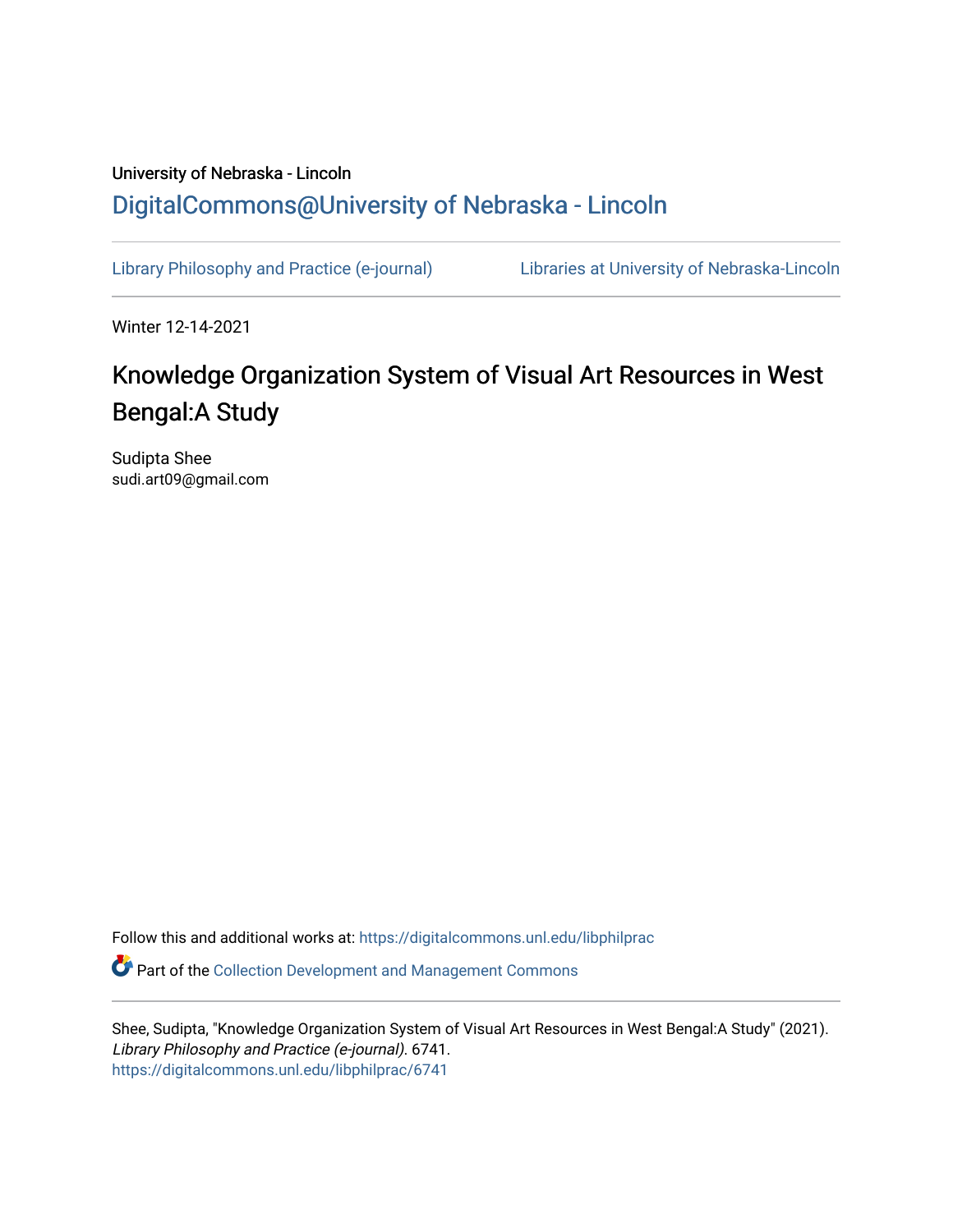#### **Knowledge Organization system of Visual Art Resources in West Bengal:A Study**

### **Sudipta Shee**

Librarian, Vijaygarh Jyotish Ray College, Kolkata Email ID: [sudi.arrt09@gmail.com](mailto:sudi.arrt09@gmail.com)

**Abstract:** Visual art resource collections specially art works like, painting, sculpture, installation art form are totally ignored for retrieving this kind of information sources. The main concept of visual art resource is visual form and esthetic value of non textual content. They kept in museums and art galleries. West Bengal is a cultural hub of visual art resources. There are many art museum and art gallery which preserves art resources. Transforming visual code into written code and visual information into textual description is very challenging work. Content of painting, sculpture or installation arts are significant challenges to concept-based indexing. The main motto of this research project is how to access, process and manage this type of iconographic resources. In terms of library and information science knowledge organization is a vital part. It's made easy retrieval and identification of concern users.

**Key words:** Visual art resources (VAR), Library and information science, Knowledge Management, Knowledge Organization, Metadata, Documentation, Curator, Art gallery, Art Museum, etc.

## **0. Preamble**

A visual art resource gives an idiosyncratic challenge to information professionals. Use of this item and processing in digital medium is challenging work of caretakers of these collections (Iyer). Needed skilled professionals and development of this type of resource have not kept pace in curriculum of library and information science (Iyer). Most libraries have a few cultural objects, like paintings and sculptures in their collection and some are original works of art by eminent artists. Most art works are gifted or acquired for decorative purposes. But most cultural objects fall outside the scope of Art museum and Art gallery collections. Those type of Museum's and Gallery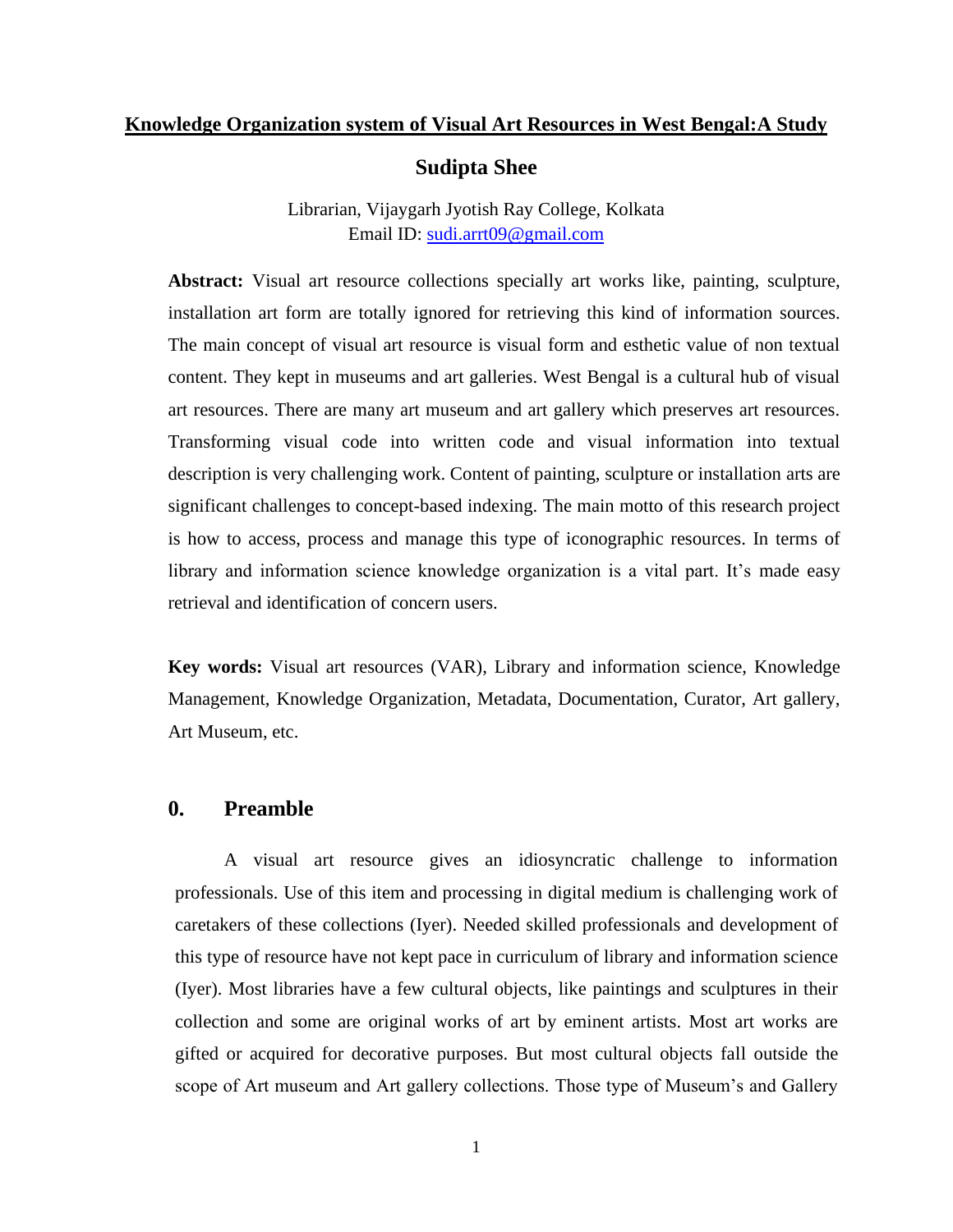in-charges are mainly called curator and expert in charge of the collections of drawings, paintings, sculptures and other art works and cultural objects. They come from various educational fields like, Art history, Studio art, and Museum studies. But for managing information of artifact or cultural objects they have to need of the knowledge of library and information science. If someone asks about a painting and its current location, curator may interpret this painting but the actual answer will be "metadata" and this technique acquire by library professionals who levers metadata standards, organize them for information retrieval and indexing system. Describing an art work is not so easy, recent trend of art works like contemporary art, modern art, abstract form of art work and conceptual art work are really difficult to describe without knowing established concept by the artist of this work. In 1988, the journal "Library Trend" has described how to access this kind of iconographic information by information seeker of visual art resource (Samuel, 1988).

In the case of iconographic objects or documents, it also involves transformation of visual code into written code, visual information into textual description, and "the process of translating the content of an image into verbal expressions poses significant challenges to concept-based indexing" (Matusiak, 2006).

To catalogue an item of art work, physical verification of that particular object is required. For printed materials, title is the chief source that describes thought content of the material (except fanciful title) whereas there is no such provision for art object. "Subject analysis is the study of an item to determine a quality that is essentially an intellectual and subjective decision by cataloguers and indexers in order to describe what the physical evidence intends(Bell, 1994)." These differences are significant between items that are literary and items that are visual(Bell, 1994). "When analyzing an art work, either as an object or as a surrogate for the original, other considerations need to be made. The process of translation into text is a difficult bridge to build. Even description of the physical aspects of a work of art or of a reproduction can be problematic. Works of art are mute, often lacking attribution, titles, or a permanent location" (Bell, 1994).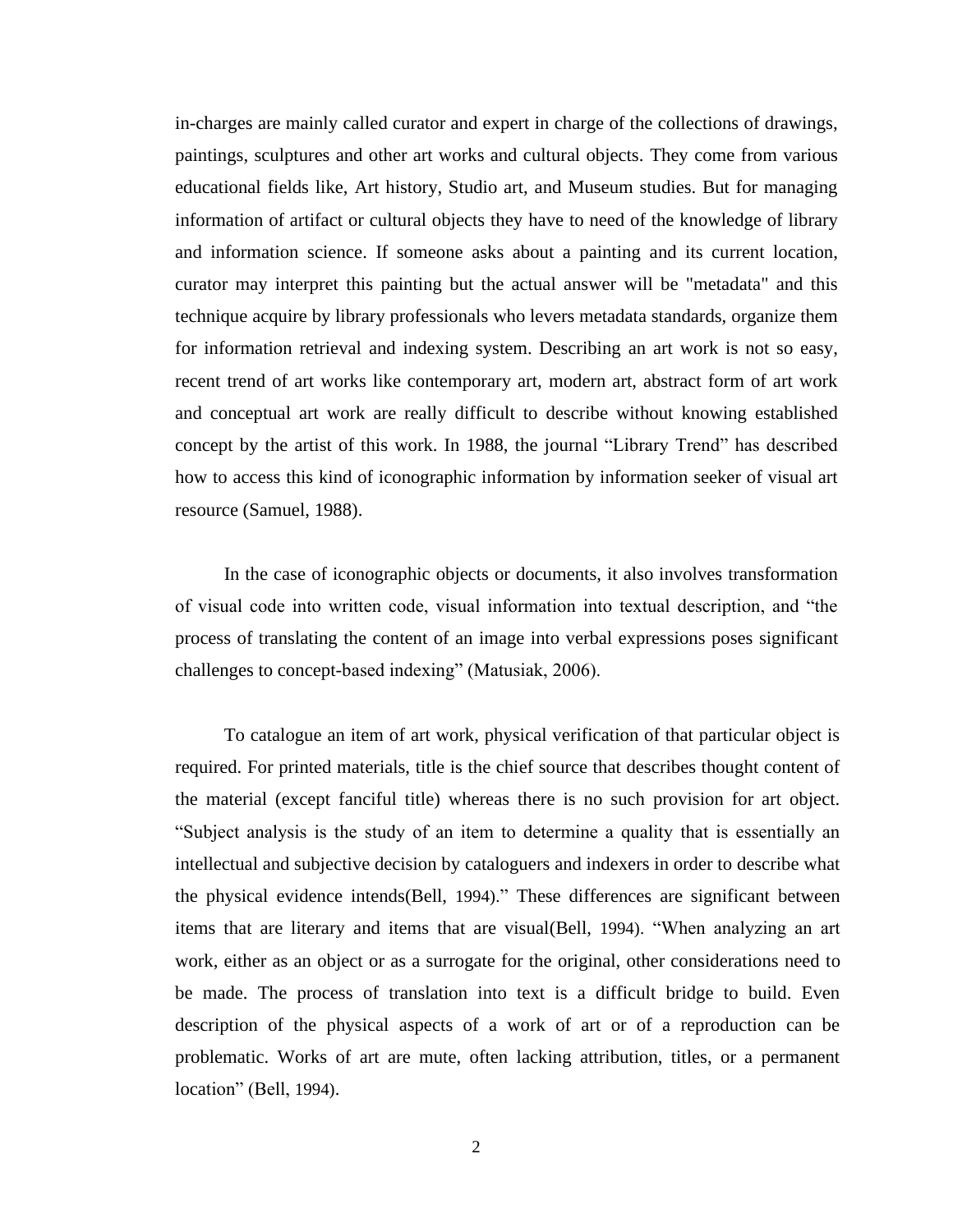Under this situation, the objective of the study is to explore the scenario of knowledge organization process of Visual art resources in art gallery and museum of West Bengal.

#### **1. Visual art resources:**

At first need to clear the core concept of VAR before starting the discussion. Visual art resources are mainly the resources that are visible and available in non textual form. They must have an esthetic value and mostly kept space in museum and art gallery. Generally visual art form includes painting, sculpture, drawings, print, ceramic art, photograph, glass at, textile or fiber art, documentation of conceptual art, new media art, mixed media art, or site specific installations art.

## **2. Related works on concerned area of research**

Several studies have been conducted to highlight the issues of knowledge management system of visual art resources. One of them said that visual arts or Pictures as representations of actual works have unique elements of description. While catalogers of books and catalogers of visual materials share a common objective, to describe and catalog their materials, there are essential differences between the literary and the pictorial (Shatford, 1984). The difference between cataloging a book and cataloging a museum object is that the object does not have a title page which tells the cataloger what it is (Samuel, 1988)? L. A. Bell said that Indexing and Subject analysis of visual art resources is not as easy as textual information sources. The words that are chosen to represent concepts attempt to embrace the essential expression or meaning of the work. Subject analysis is a process of translation, then, from one expressive form to another (Bell, 1994). P.J. Sledge told that a structured process of information analysis is essential to the understanding of information requirements for the works of art (Sledge, 1988).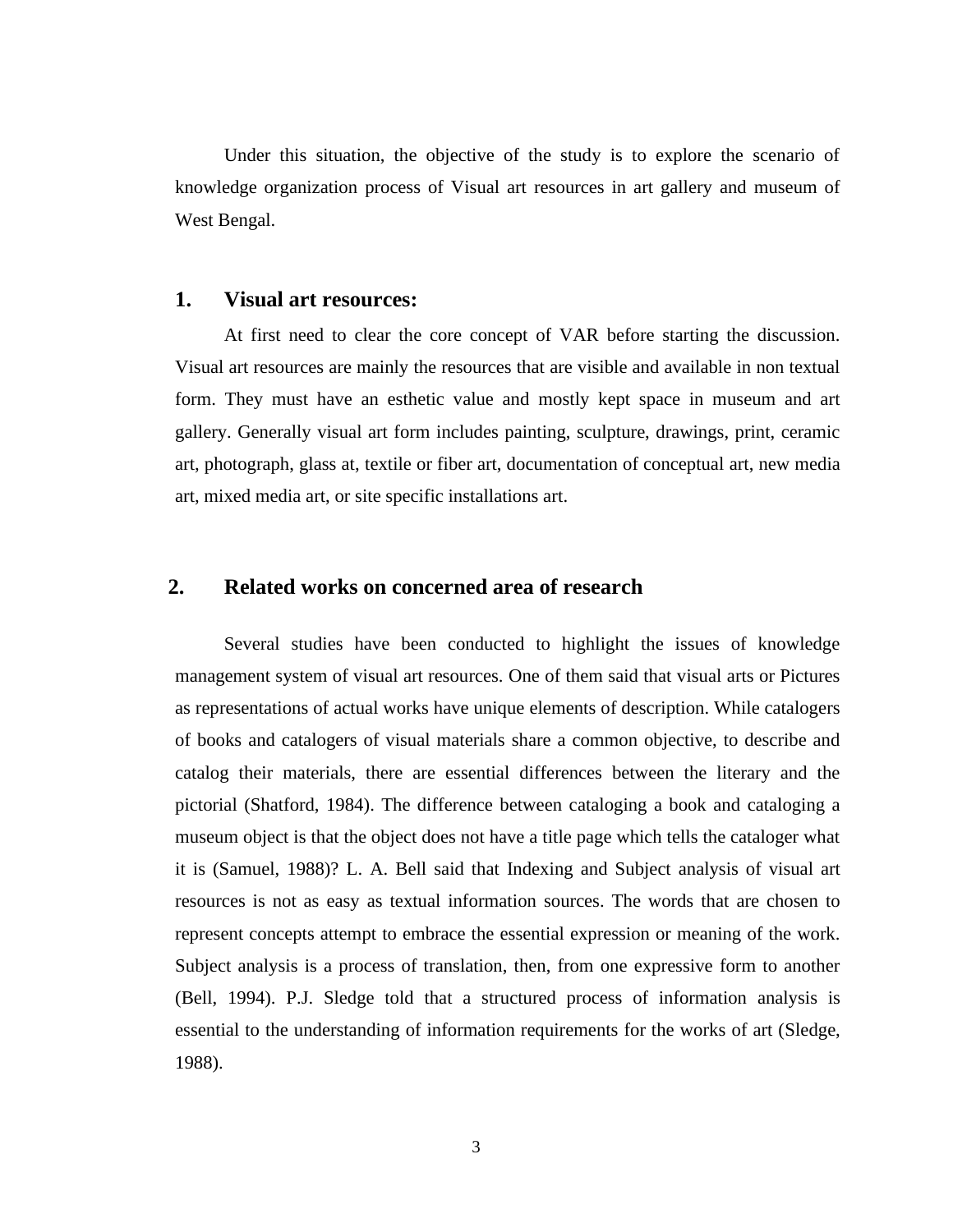Yet the library community recognizes that the documentation of cultural heritage collections, and the means for facilitating access to them, needs to be extensible or adaptable to reflect the growing demands presented by technology and the possibilities inherent in the networked environment and Cataloguing is an area that is affected by increased expectations from diverse audiences (Coburn et al., 2010).

New York's Metropolitan Museum of Art (MMA) serves as a model for museum practice in the United States. Object cataloging at the museum owes its beginnings to Henry Watson Kent, a friend of John Cotton Dana who began creating an accession record and then started a card catalog. The first manual for museum catalogers, published in 1956 by Metropolitan Museum personnel(Samuel, 1988, p. 147).

The study of iconography is the study of subject maters in art. The iconographer distinguishes three levels of subject matter in iconographer distinguishes three levels of subject matter in analysis of an art work, i.e. 1) primary subject matter deals with configuration of line and colour, shaped and representation of natural objects. 2) Secondary subject matter is themes and concepts of the work. 3) Iconographic interpretation which reveal the basic attribute of nation, period, religion, class or philosophical persuasion (Markey, 1988).

In 1987, members of the "art community" began a structured process of information analysis to develop a graphic model of art data. The "art community" is a group of seven Smithsonian museums with major art collections: The National Museum of American Art, the National Portrait Gallery, the Hirschhorn Museum and Sculpture Garden, the Freer Gallery of Art, the Arthur M. Sackler Gallery, the National Museum of African Art, and the Cooper-Hewitt Museum of Design and Decorative Arts (Sledge,1988).

# **3. Origin of the problem**

Visual art resource collections especially art works like, painting, sculpture, installations are normally not being treated and considered as the disseminator of information itself that inherent in its creation. For retrieving such kinds of information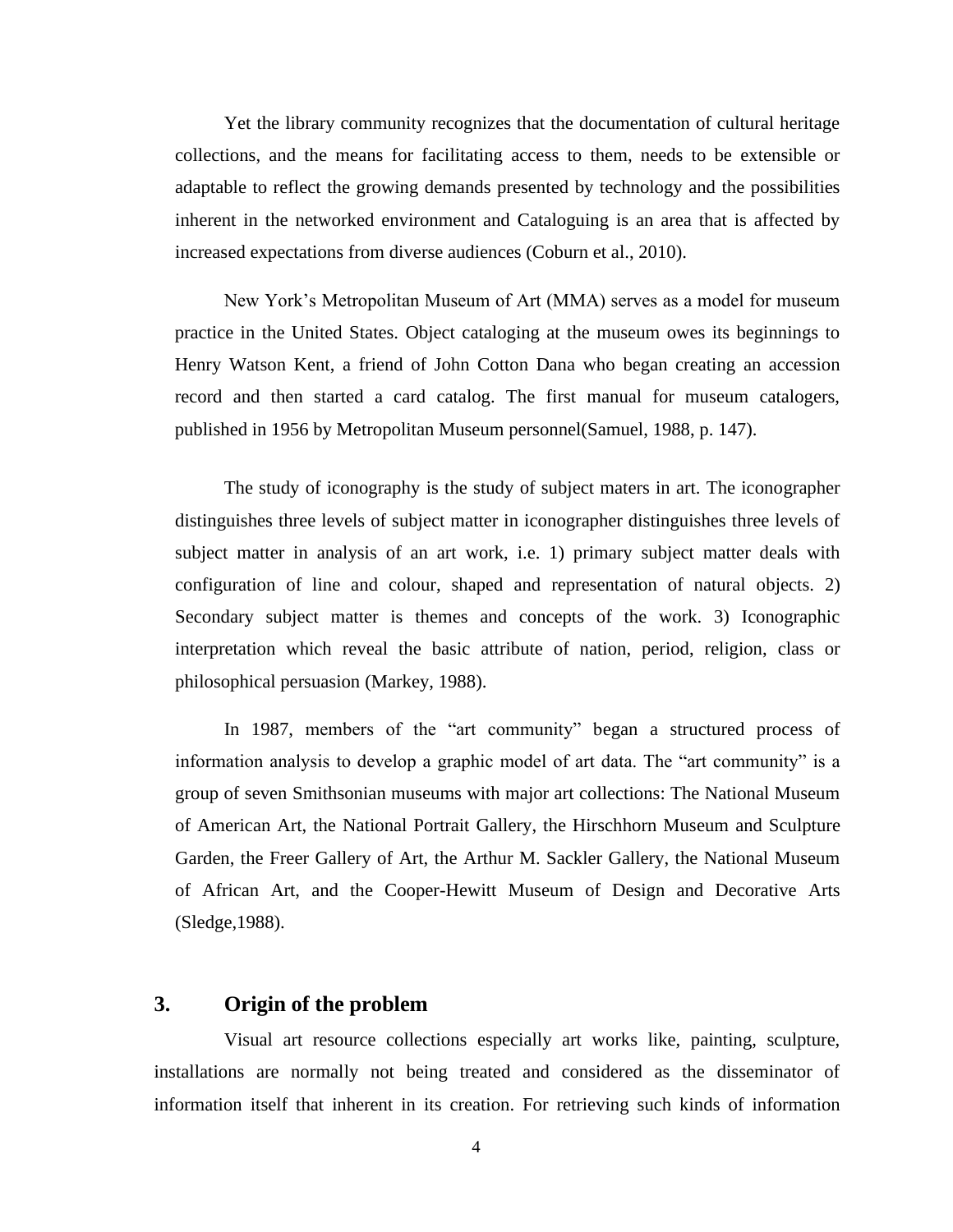sources, proper metadata need to be assigned through the analysis of the art work. Transforming visual code into written code and visual information into textual description is very challenging work. For this type of iconographic resources involves transforming visual code into written code; visual information into textual description. Content of painting, sculpture or installation art into verbal expressions are significant challenges to concept-based indexing.

In consideration of all these major issues regarding knowledge organization system of visual art resources in all over the world, the study will try to find out the scenario of West Bengal regarding works of art collections.

## **4. Objectives of the research**

- ❖ To understand the nature of visual art resources.
- ❖ To explore the knowledge organization process of art galleries and art museums in West Bengal.
- ❖ To identify the way of optimum retrieval and access for users of cultural objects.

## **5. Methodology**

Observation of art works is the only method to know art work. Simultaneously, it needs to communicate with personnel of museum and gallery. With this conversation tried to know different dimension of the art work, like origin of the work, background history, whether a part of any religious thought or not etc

So to complete this research work primarily pursues observation methods, Observes the activities regarding knowledge organization system of visual art resource collector. Due to their poor website, it needs to visit physically all targeted site to know their involvement with collection & management of works of art. To complete this research work in formal way to prepared a questionnaire and tried to know knowledge organization system followed by the art Galleries and Art museum in West Bengal through survey and interview method. A web-based survey has been also conducted. The results of this survey were also subject to a content analysis.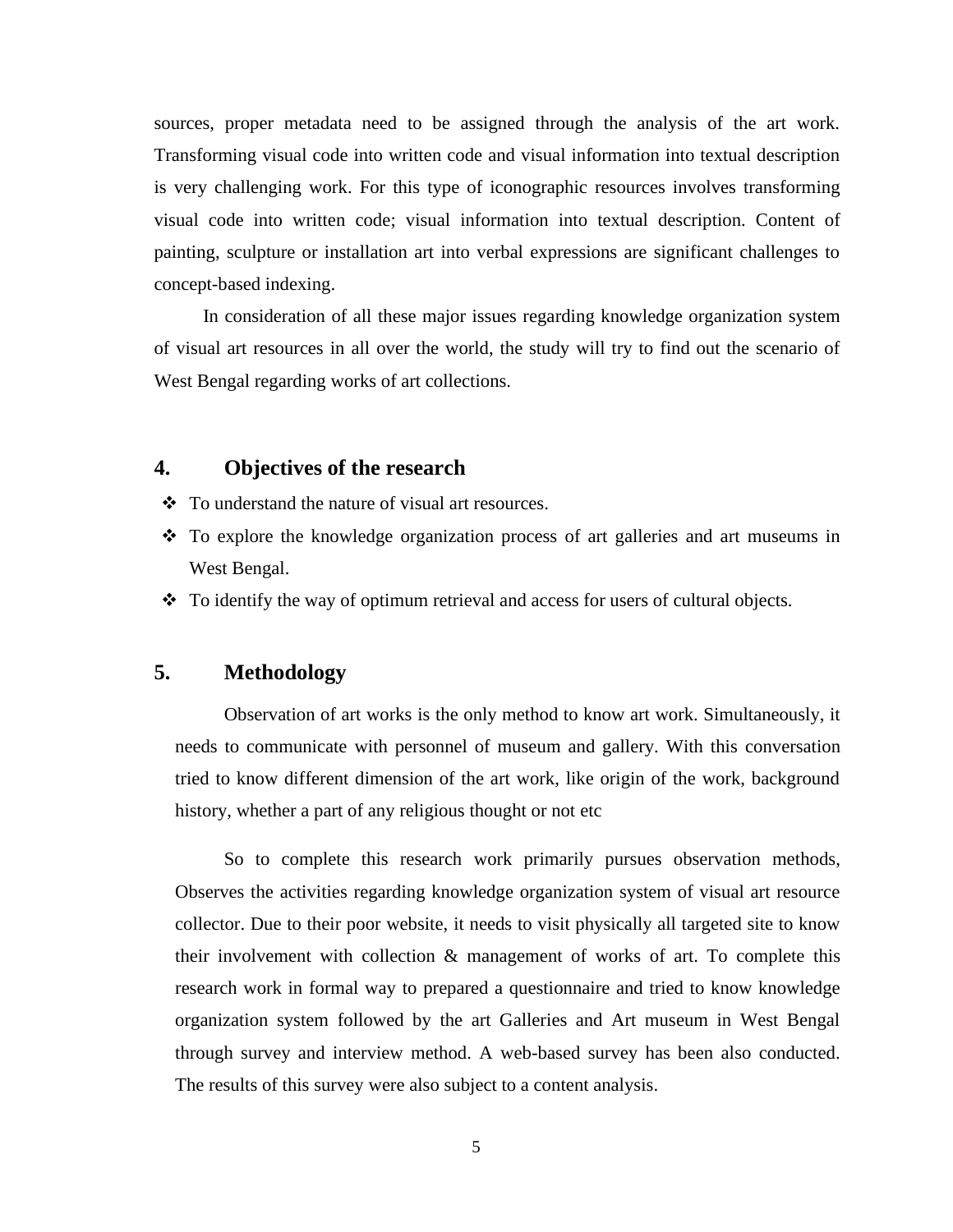## **6. Scope & Coverage of area**

There are several art forms in Bengal art culture but in this work like to put the light on few forms of visual arts like, Paintings, Sculpture & Installation art. Coverage area of research is visual art form of West Bengal. To know what kinds of system and process is being followed for knowledge organization of visual art resources by Art galleries and Art Museums? And what is the actual role as a librarian to maintain that kind of resources?

## **7. Visual art resources in West Bengal**

West Bengal is the birth place of Rabindranath Tagore, Jamini Ray, Nandalal Bose, Abanindranath Thagore, Ramkinkar Baij and others. They all are well-known famous artists around the world of visual art resource. They used different medium, invent a variety of techniques and create various kinds of methodology in their works. In India first industrial art society was established at Calcutta, West Bengal in 1854. West Bengal is the pioneer of first Government Art College in India. Abanindranath Tagore was the founder of Bengal art school where he worked towards developing an Indian style of Art. Kolkata, Santiniketan, Bankura, Midnapure, Krishnanagar are the land of patachitro, folk art, terracotta, scroll painting. Now-a-days there are so many talented upcoming artists involved with recent art trend like, decorative art, modern art, contemporary art form. Most of the visual art resources are scattered in different museums, art galleries, and archives in India and abroad.

In West Bengal, there are lots of art galleries and most of them are found in Kolkata and fewer in other districts. There are two museums only for fine arts. Around the state of West Bengal, there are many museums but fewer of them have separate gallery for art works like collections of paintings, sculptures and installation art form. Maximum number of art galleries and museums are collecting the art works for purpose of art auction, art exhibitions, and art fair. Art galleries have also preservation, conservation and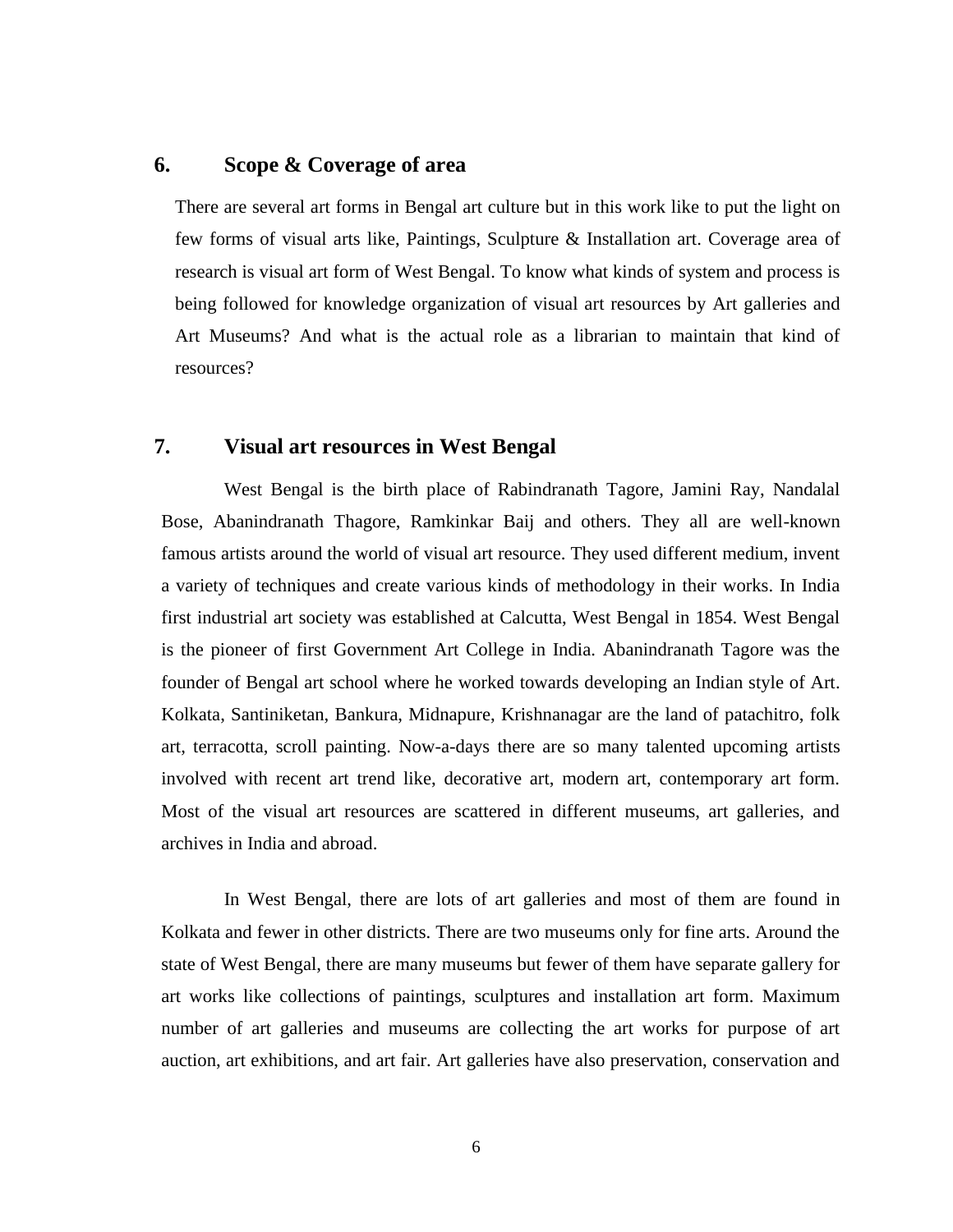restoration section of art works by their own commercial interest. Among all of them, only 26 art galleries and 14 museums' art galleries & archives are being considered for study.

### **7.1. Art galleries & Art Museums in West Bengal**

Under the observation of all art galleries and museums in the districts of West Bengal it has been found that forty art galleries and museums in total are involved with the collections of art works. There are twenty seven art galleries; two of them have separate art museum and art archive for that they listed in under the museums list (in appendix). i.e. *Academy of fine arts* and *Birla academy of fine art & culture*. One art gallery named *Tasveer Arts* only stores and exhibits photography and one for only metal art works named *Metal Art Gallery* which conducts metal art workshop in all over India. Eleven museums in West Bengal which collect art work. Ten of them have separate art galleries for art works like, paintings, sculptures and installation art. Only one of them conserve modern art works i.e., *Museum of Bengal Modern Art, Arts Acre, Rajarhat, Kolkata*. Four of them have archeological value. i.e., *Ashutosh Museum of Indian Art, Kolkata; Bishnupur Acharjya Jogesh Chandra Purakriti Bhawan, Bishnupur, Bankura; Gurusaday Museum, Kolkata* and *State Archaeological Museum, Behala, Kolkata.*

#### **7.1.3. Collections of visual art resources in the Art Galleries &Museums of W.B.**

*Academy of Fine Arts' museum* has largest collections of paintings by eminent artists, most of the Bengal school of art. There are lots of rear paintings and sketches by Rabindranath Tagore. They had done restoration of paintings in the museum's collection, Paintings by Binod Behari Mukherjee, Gaganendranath Tagore, Jamini Roy, Nandalal Basu, Gopal Ghosh and others, including sketches of the city by Desmond Doig, some sculptures by Ramkinkar Baij and Selim Munshi. The museum is storage of some famous paintings like "Saat Bhai Champa" by Gaganendra Nath Tagore, "Shiva with Ganesh" by Jamini Roy and many more. (https://www.academyoffinearts.in/museum.php)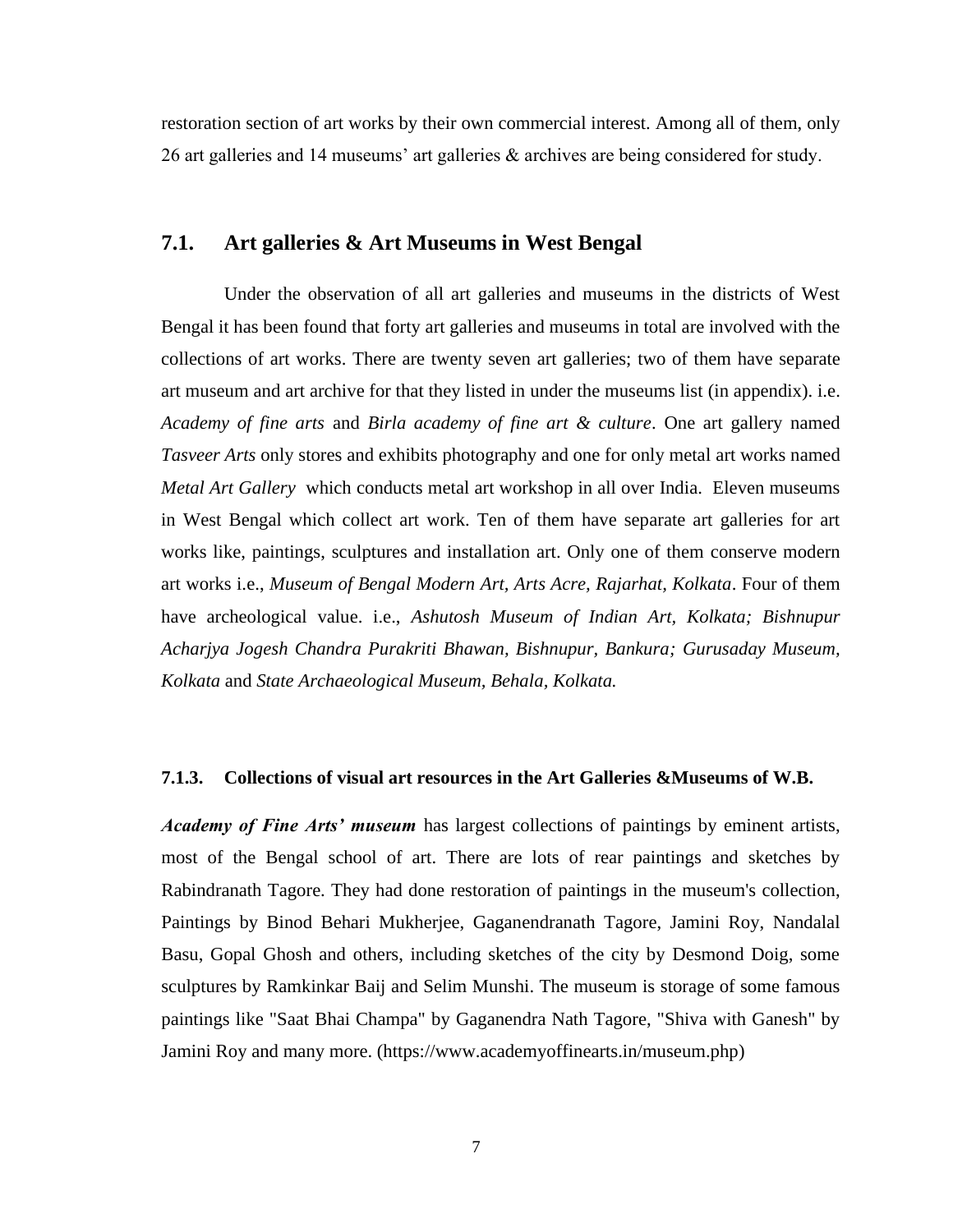*Ashutosh Museum of Indian Art, Kolkata* is the first public museum in any University in India (1937). This Museum stands for preservation, presentation and study of objects of Indian art and antiquity particularly of eastern India. The collection contains more than 27,000 items comprising sculptures, paintings and folk-art objects, textiles, terracotta etc. (https://www.caluniv.ac.in/museum/museum.html)

*The Asiatic Society, Kolkata.* The Society maintains a museum and its collections include an Asokan Rock Edict (250 B.C.), popper plates, coins, sculptures, manuscripts and archival records. It also has a large collection of paintings, bronzes and inscriptions. (https://www.asiaticsocietykolkata.org/)

*Birla Academy of Art and Culture, Kolkata,* the collection of nearly 6,000 objects includes ancient and medieval sculptures (stone, bronze and terracottas), miniature paintings (Mughal, Rajasthani and Pahari schools – 16th to 19th Centuries) and modern and contemporary Indian art. Some paper manuscripts, textiles and wooden sculptures are part of the collection. (https://www.birlaart.com/about-us/)

The museum has three parts,

- Traditional- miniature paintings, sculpture
- International- paintings
- Contemporary- paintings, graphics & drawing, sculpture

*Bishnupur Acharjya Jogesh Chandra Purakriti Bhawan, Bishnupur,* the collections comprise archaeological finds, medieval sculptures – Hindu and Jain, manuscripts, textiles, a great variety of folk arts and crafts and a plethora of photographs. Nearly 5,000 manuscripts (Sanskrit and Bengali), painted manuscript cover, over 100 sculptures of  $10<sup>th</sup>$ - 12th century A.D., Early-historic period to British period, and some invaluable specimens of textiles and folk art objects.

*Gurusaday Museum, Kolkata* has a collection of approximately 3,300 exhibits of folk arts and crafts, which reflect rural life and presents a vivid picture of art and social traditions,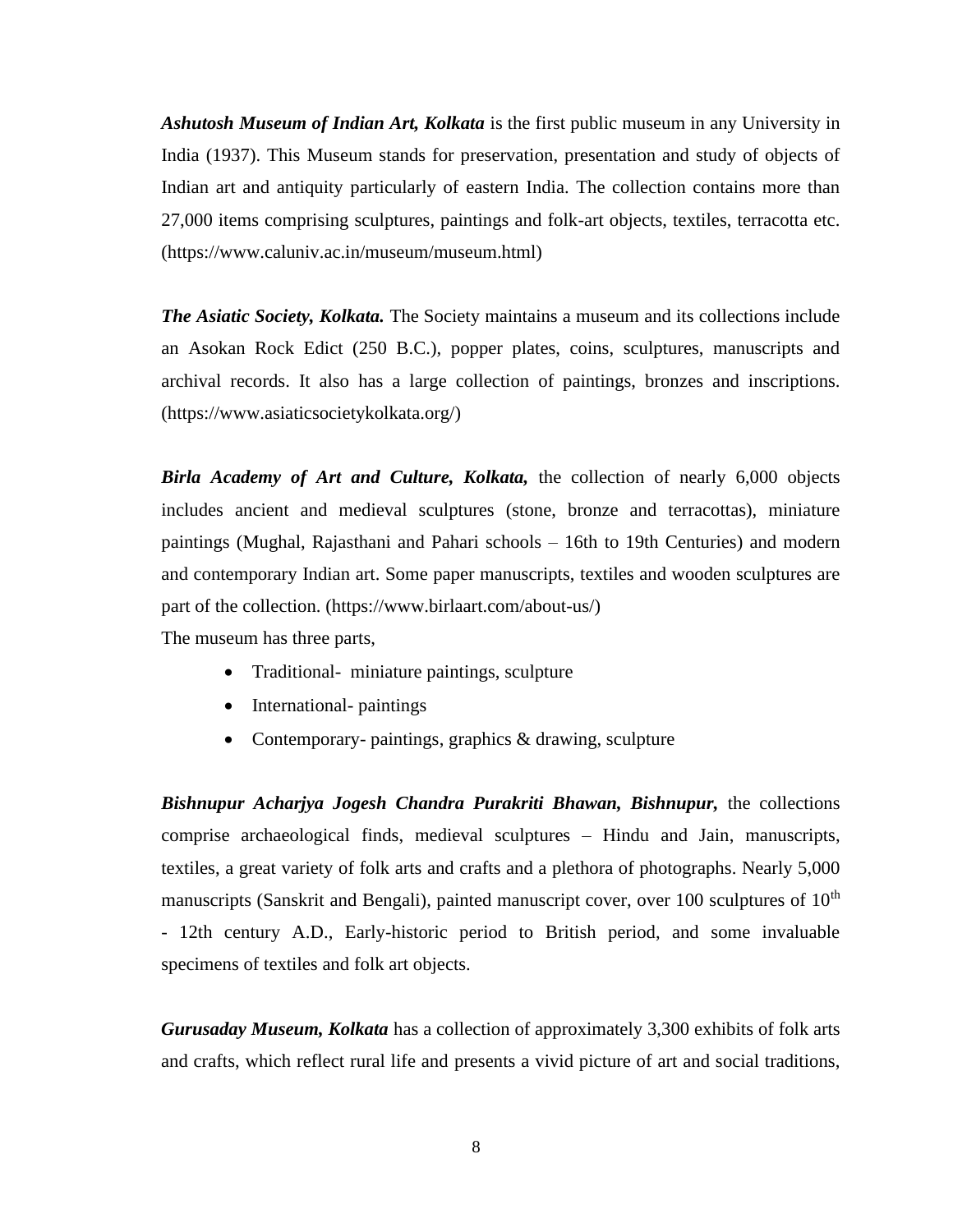religious beliefs, practices and motifs, aesthetic assimilation and cultural influences in undivided Bengal as well as in India.

*Indian Museum, Kolkata* two painting galleries, it has a large collection of Mughal paintings, Bengal paintings and large collection of Bengal pato chitro, kalighat paintings. It is a national museum, funded by the Government of India and managed by a Board of Trustees. The Indian Museum is the oldest museum in Asia. It was founded on 2nd February 1814. The museum has separate department of Art and collection of art objects, around 1, 20,646 collections. (https://indianmuseumkolkata.org/)

*Victoria Memorial Hall,* There are lots of painting collections which have historical value. It has two separate painting galleries. Total no. of artifact is 28,394 and paintings collections is 3,900.

*Royal Gallery* – has large oil paintings, including the 'Jaipur Procession,' the third largest oil painting in the world.

*Indian Artists Gallery* – houses paintings by Indian artists in the period 1880-1960

The VMH has the largest collection in the world of paintings on eighteenth-century India by the famous uncle-and-nephew duo, Thomas and William Daniell. Very recently, the VMH collection has been further enriched by the acquisition, on enduring loan from Rabindra Bharati Society, of nearly 5,000 paintings of the Bengal School of Art, especially many prominent works of Abanindranath Tagore, Gaganendranath Tagore, Jamini Roy and others.(https://www.victoriamemorial-cal.org/home/content/en)

*Kala Bhavana*, at present the collection has over 19,000 items. They include a modest cross-section of the work of the great pioneers of the new art movement, Rabindranath Tagore, Abanindranath Tagore, Gaganendranath Tagore, Nandalal Bose, Jamini Ray, Mukul Dey, Benode Behari Mukherjee, Ramkinkar Baij, etc. (https://www.visvabharati.ac.in/KalaBhavana.html)

*Museum of Bengal Modern Art, Arts Acre, Rajarhat Kolkata. There are about 500 art* works which have mainly been donated by the artists themselves and are now the property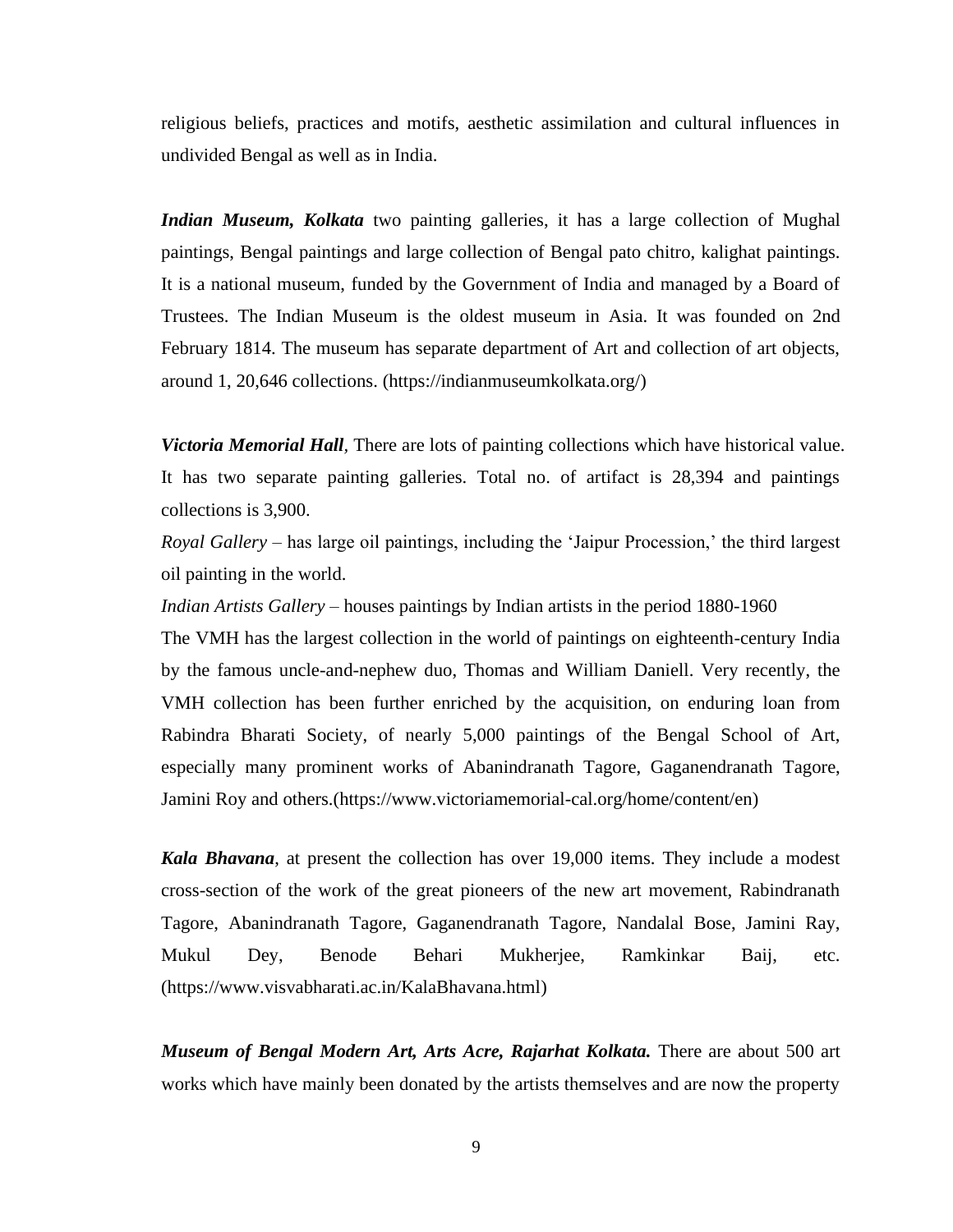of the Museum. Others have been loaned by many private collectors who are patrons of this Museum. The collection showcases the evolution of Bengal Modern art from colonial times including traditional art forms, different group movements and pioneering stalwarts to the new generation of artists. It includes English Lithography to Chorbagan Prints to Kalighat Pat. The painting collection includes Tagore, Ram Kinkar Baij, Nandalal Bose, Jamini Roy, Paritosh Sen, Ganesh Pyne to Bikash Bhattacharjee and new-generation artists like Samir Roy.

*Rabindra Bharati Museum, Kolkata* it display original paintings, manuscripts, photographs, personal effects and other records of poet Tagore and the Tagore family. The Museum has 716 paintings, 168 utensils, 27 crafts and sculptures, 10 miscellaneous things, 89 spools, 53 furniture, 593 records, 3297 photographs, 3746 archival documents. (http://www.rbu.ac.in/home/quick/02e74f10e0327ad868d138f2b4fdd6f0)

*State Archaeological Museum, Behala, Kolkata* has seven galleries on Sites and Sights, Paintings of Bengal, Sculptures of Bengal, Nandadirghi Vihara Jagjivanpur, West Bengal Early Historic Period, Metal Sculptures, Excavated Site Hatpara.

*Tagore Memorial Museum, Rabindra Bhavana, Visva Bharati, Santiniketan* has 1580 original paintings of Rabindranath and 554 by others. This includes a photograph collection (11,380), the curio collection (3,855) and 52 statues. (https://www.visvabharati.ac.in/KalaBhavana.html)

*Aakrity art gallery* has an archive which holds 1570 paintings, 95 sculptures, 62 print making and 5 new media collections. This gallery mainly collects abstract and figurative art.

*Gallery 88* have a new arrival which have lots of painting collections of renowned artist, like Samir Aich, Somnath Hore, Jogen Choudhury etc.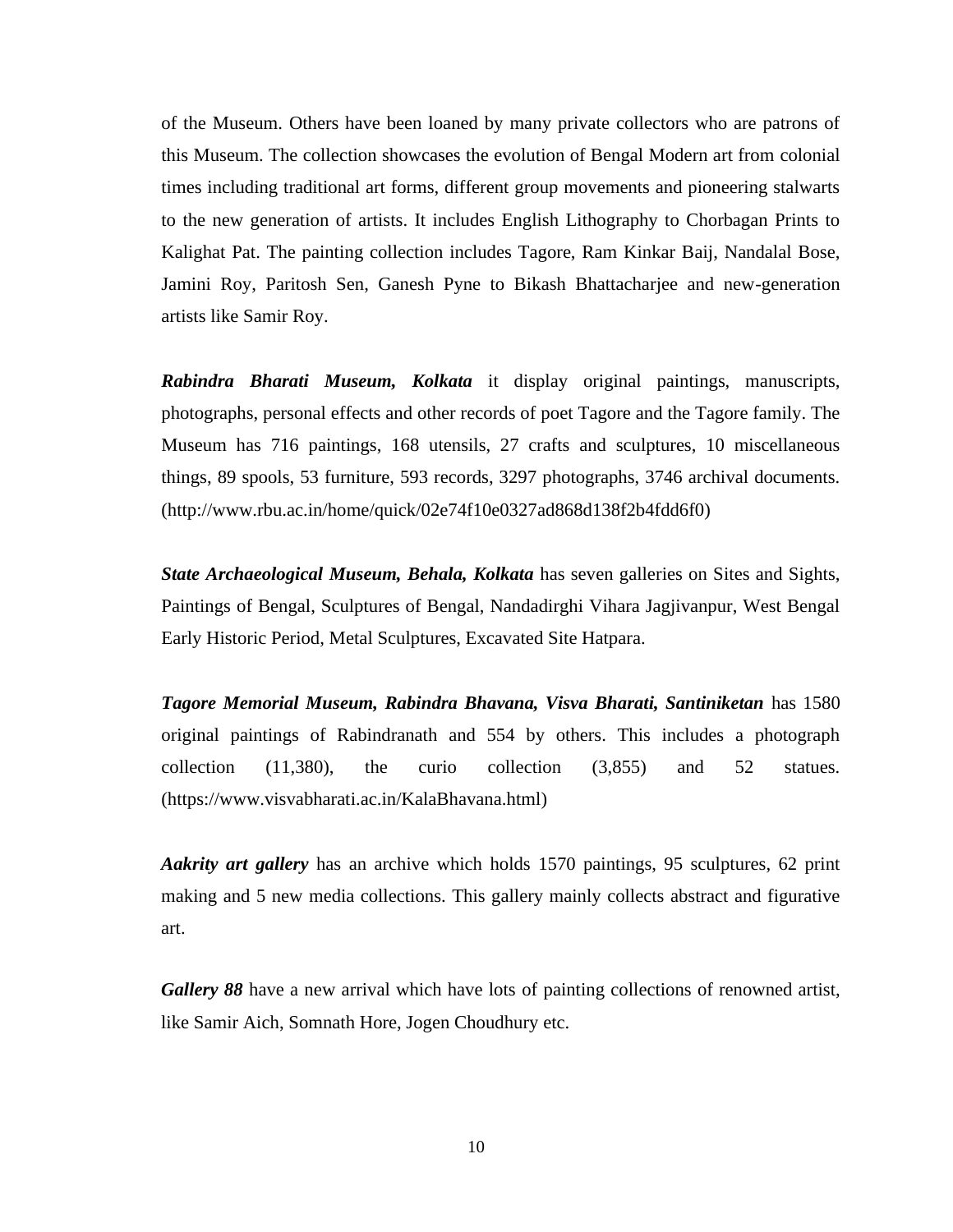*Chitrakoot Art Gallery* has different kinds of paintings & sculpture collections, early Bengal school, kalighat school- patochitra, Bengal School, Modern art, Realists, Western tradition, Contemporary art, sculptures of old masters and Antiques/ Rarities.

*Gallery Sanskriti*, preserve some installation art work. *Art Action India* and *Kolkata art house* is Indian online gallery. *CIMA, Ganges art gallery* hosted exhibition, talk, seminar & significant within contemporary modern art and culture. *Experimenter* is one of the gallery has been hosted exhibition only on contemporary art work.

## **7.2. Collections &Analysis of Data**

The steps of knowledge organization of visual art resources involves identification of objects; Survey questionnaire & field notes for artifact and for visual art resource there is a need of conceptual thoughts behind the art work, involve techniques, methodology & used medium for proper documentation; Dating of work for its antique value; Documentation; Registers & Records; Collection management policy; Insurance; and the last but not least hosted Exhibition or Presentation for visitors, art historian and researcher of visual art information. For solving all these purposes, there is a need of person who holds proper knowledge of art works and of its management. The person who conserve, preserve & exhibits that kind of works are known as Curator or Gallery manager or Collection manager or Archivist and they came from the educational field of Art history, Studio art, Library & information science, Museum studies , Humanities or other fields of study which directly or indirectly involves visual arts or fine arts information.

Under my observation, out of forty respondent's gallery and museum have responsible staff for art collection management, 10% respondents hold Director Position, 2.5% respondents have art department, 5% institutions have documentaries, 10% holds position of gallery manager and 35% holds Curator (table 1).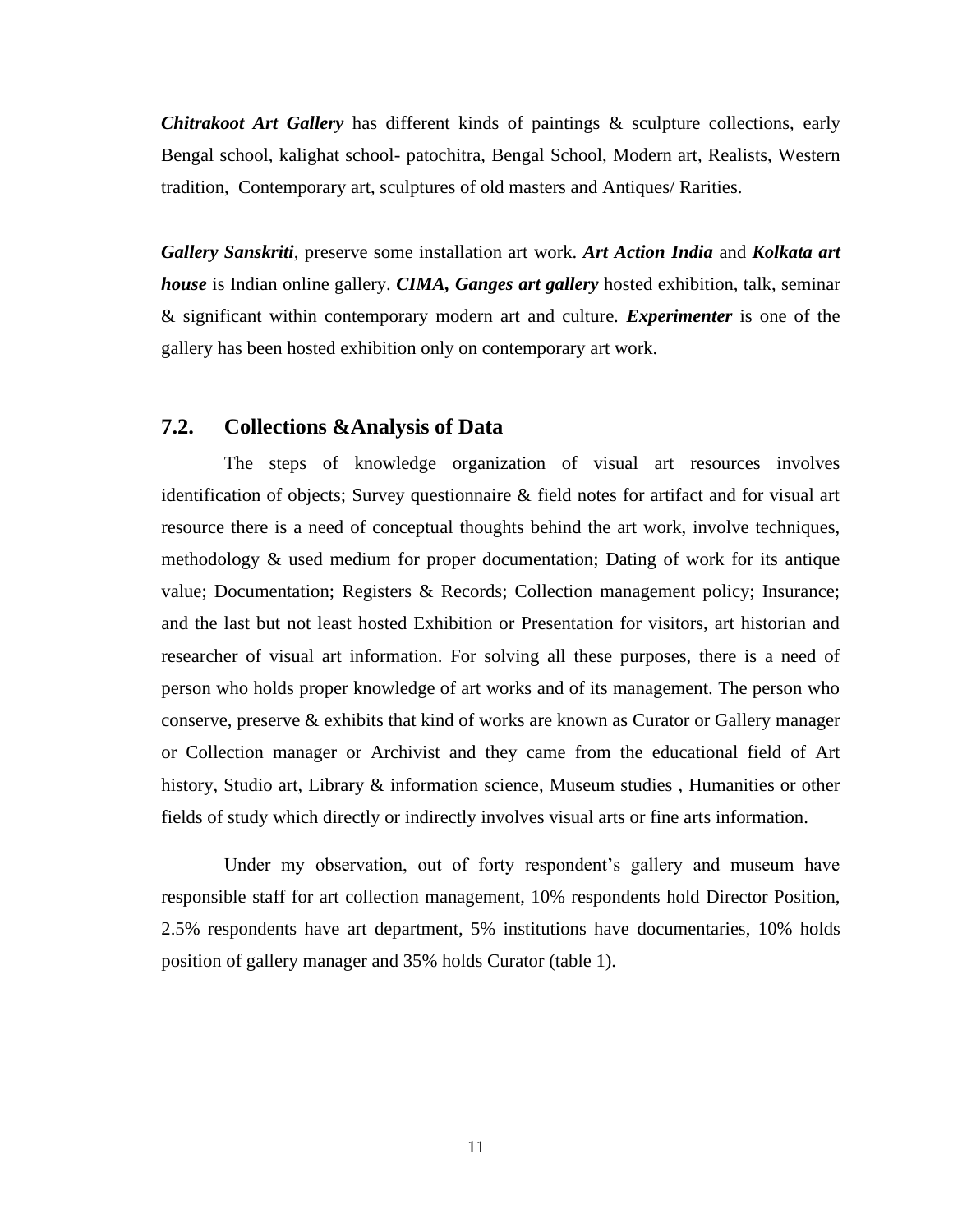| <b>Designation/Responsible person</b> | Total no's of<br>involved<br>organizations | Percentage among<br>Museums & Art<br>galleries of W.B. |
|---------------------------------------|--------------------------------------------|--------------------------------------------------------|
| Director                              | 4                                          | 10%                                                    |
| Deputy Director                       | 0                                          |                                                        |
| <b>Art Department</b>                 |                                            | 2.5%                                                   |
| Documentalist                         | $\overline{2}$                             | 5%                                                     |
| <b>Gallery Manager</b>                | 4                                          | 10%                                                    |
| Special Collection Librarian          | 0                                          |                                                        |
| Librarian                             |                                            |                                                        |
| Curator                               | 14                                         | 35%                                                    |
| <b>Assistant Curator</b>              | $\overline{2}$                             | 5%                                                     |
| <b>Collection Manager</b>             | 0                                          |                                                        |
| Archivist                             | $\overline{2}$                             | 5%                                                     |
| other                                 | 16                                         | 40%                                                    |

Table 1. Responsible staff for art collection management

### **7.2.1. Collection Management & Knowledge Organization system:**

#### **7.2.1.1. Accession of art objects:**

Proper and regular maintenance of the Accession Registers is essential for the safety and security of the Museum objects as well as for their proper accountability. These registers have columns indicating the year of possession of the object, location, details and all other particulars relating to the object. This process of entering the details of objects in registers is called Accessioning. Most of the museums do not maintain centralized accession register. They maintain separate accession register for art works. Victoria Memorial Hall maintains a master accession register for their artifact but The Indian Museum did not maintain any centralized accession register. After completing the acquisition process, most of the art galleries assign accession numbers on their art objects as per the exhibition they organize. It is called reference no. or ID no. It is tagged on the object and data loaded in an excel sheet.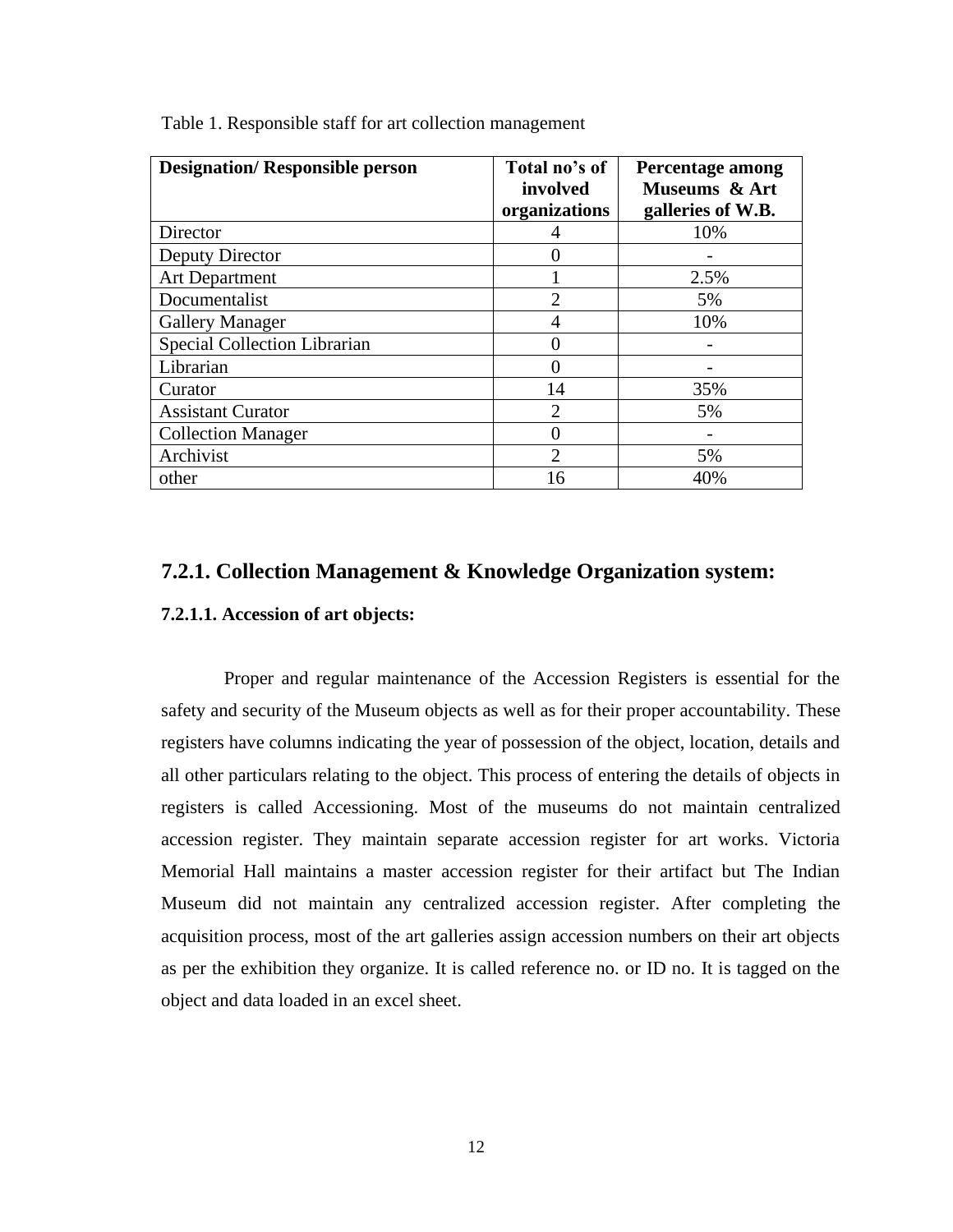Table 2: Collection management system

| <b>Systems involved</b>      | No. of<br><b>Organizations</b> | Percentage among<br>Museums & Art<br>galleries of W.B. |
|------------------------------|--------------------------------|--------------------------------------------------------|
| Acquisition $&$ Accessioning | 14                             | 35%                                                    |
| Documentation                | 4                              | 10%                                                    |
| Cataloguing                  |                                | 7.5%                                                   |
| Online database              | 9                              | 22.5%                                                  |
| Other                        | 10                             | 25%                                                    |

Among all 35% institutions are maintaining acquisition & accessioning for their art resources. 10% institutions do documentation work, 7.5% maintain catalogues, 22.5% maintain online databases for their collections and 25% institutions are following their own process for collection management (Table 1& Fig.1).



**Fig. 1: Representation of Table 2 with a pie chart diagram**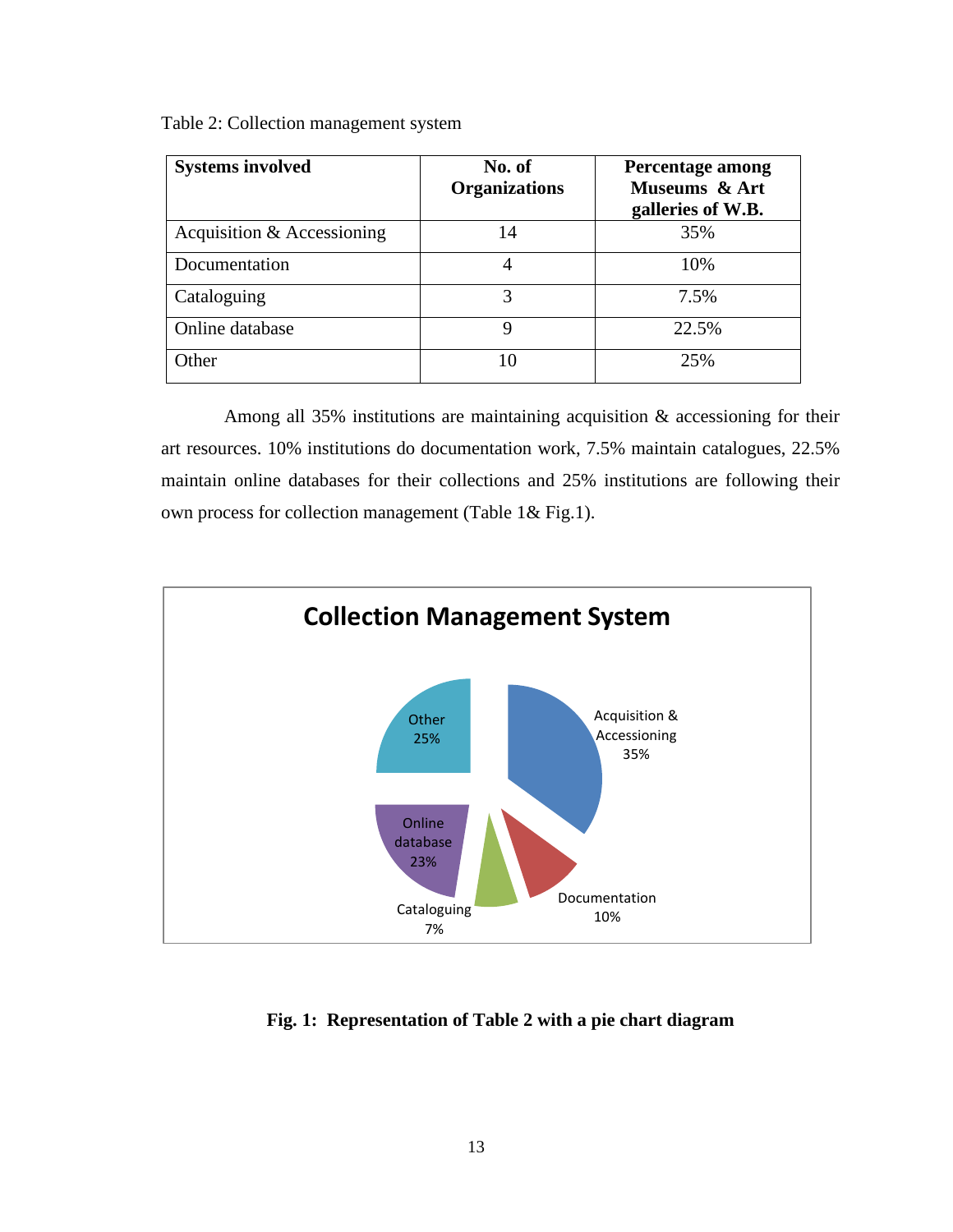#### **7.2.1.2. Cataloguing of art work:**

Art object is ignored for their proper cataloguing. The majority of Museum use content standards designed primarily for cataloguing printed materials or in-house systems that are designed for the needs of the institutions. Maximum art gallery maintain online database for their collections which consists of name of artist, title of work, medium of work, size, price and fewer of them give brief description of the work.

Knowledge organization & management of visual art resource needs help of some professional organization which used some standard those only for visual art resources, like Getty Research Institute, Art Libraries society of North America (ARLIS/NA), American Association of Museums, Visual resource association etc.

| Name of professional organization                 | No. of<br>involved<br>organizations | Percentage<br>among<br><b>Museums</b><br>& Art<br>galleries of<br>W.B. |
|---------------------------------------------------|-------------------------------------|------------------------------------------------------------------------|
| <b>Getty Research Institute</b>                   |                                     |                                                                        |
| Art Libraries society of north America (ARLIS/NA) |                                     |                                                                        |
| <b>American Association of Museums</b>            |                                     |                                                                        |
| Visual resource association                       |                                     |                                                                        |
| Local & State Government                          | 5                                   | 12.5%                                                                  |
| other                                             | 6                                   | 15%                                                                    |

Table3. Knowledge management with the help of some professional organizations

Among all 20% institutions are not catalogued their art objects. 12.5% follow their own rules due to needs of institution. And also same are not used any metadata standards for cataloguing art objects. Some of them use AACR 2 for cataloguing art objects (Table 3).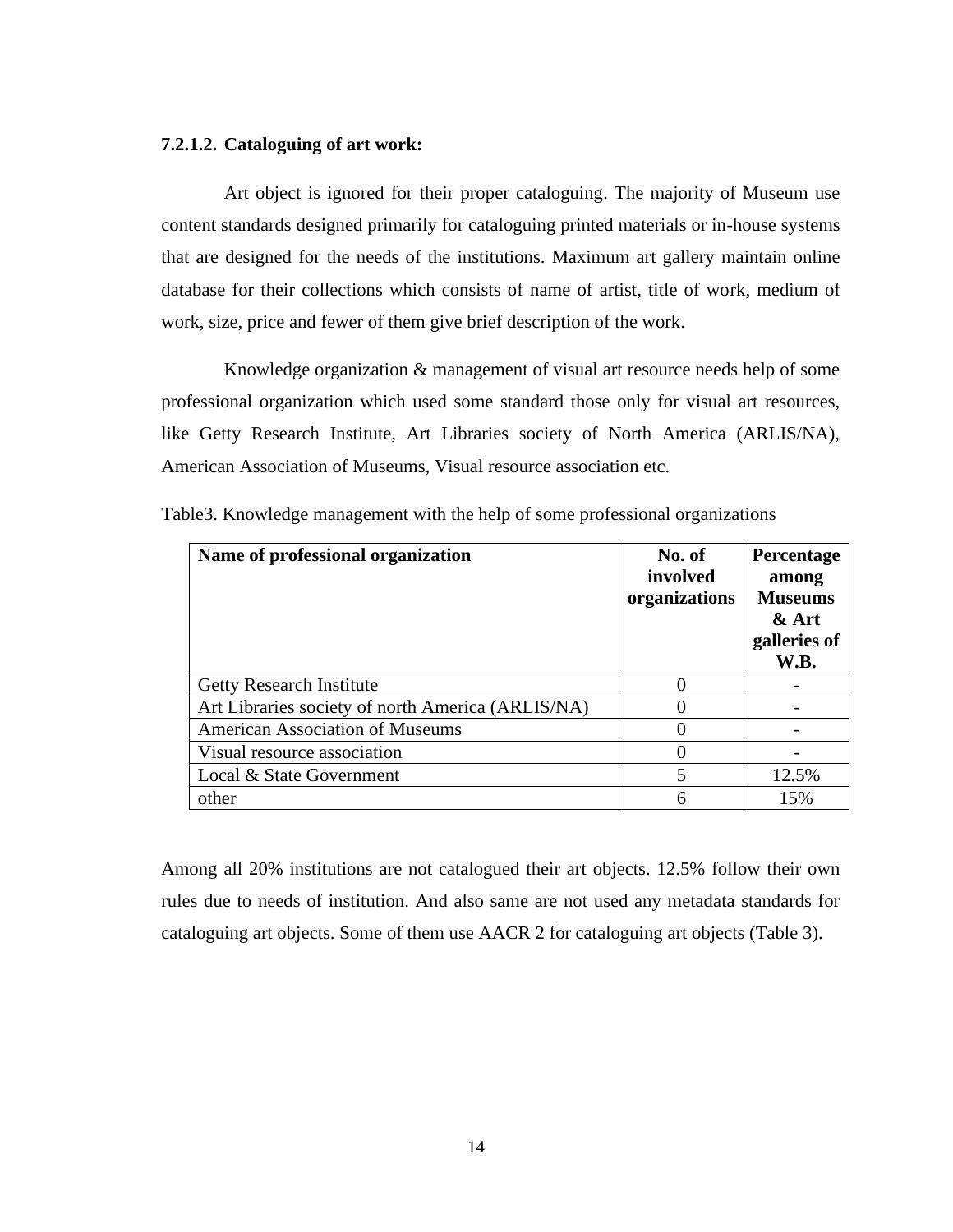| <b>Content standards</b>                                | No. of<br>involved<br>organizations | Percentage<br>among<br><b>Museums</b><br>$&$ Art<br>galleries of<br>W.B. |
|---------------------------------------------------------|-------------------------------------|--------------------------------------------------------------------------|
| Library of congress subject heading                     | $\mathcal{D}_{\mathcal{L}}$         | 5%                                                                       |
| Sears lists of subject heading                          | $\mathbf{\Omega}$                   |                                                                          |
| Art & Architecture thesaurus (Getty Research institute) | 0                                   |                                                                          |
| Union list of artist name (Getty Research institute)    | 0                                   |                                                                          |
| In-house developed standard                             | 5                                   | 12.5%                                                                    |
| Other                                                   | 8                                   | 20%                                                                      |

Table 4. Content standards used for cataloguing art objects

None of the respondents use metadata standards designed specifically to catalogue art objects, such as Categories for the Description of Works of art (CDWA), CDWA Lite, Cataloguing Cultural Objects (CCO) or Visual Resources Association (VRA) core.

They use a combination of MARC/AACR2, Dublin core & standards developed in-house made up only particular institution. Fifty percent of the respondents indicated that their institutions lend art objects from other museum's collection for special exhibitions and research. Thirty percent stated that they do not lend art objects while twenty percent did not replied (table 5).

| Metadata standards          | No. of involved<br>organizations | Percentage among<br>Museums & Art<br>galleries of W.B. |
|-----------------------------|----------------------------------|--------------------------------------------------------|
| MARC/AACR2                  |                                  | 5%                                                     |
| Dublin core                 |                                  |                                                        |
| <b>VRA Core</b>             |                                  |                                                        |
| <b>CDWA</b>                 |                                  |                                                        |
| <b>CDWA Lite</b>            |                                  |                                                        |
| CCO                         |                                  |                                                        |
| In-house developed standard |                                  | 12.5%                                                  |
| Other                       |                                  | 20%                                                    |

Table 5. Metadata standards used for cataloguing art objects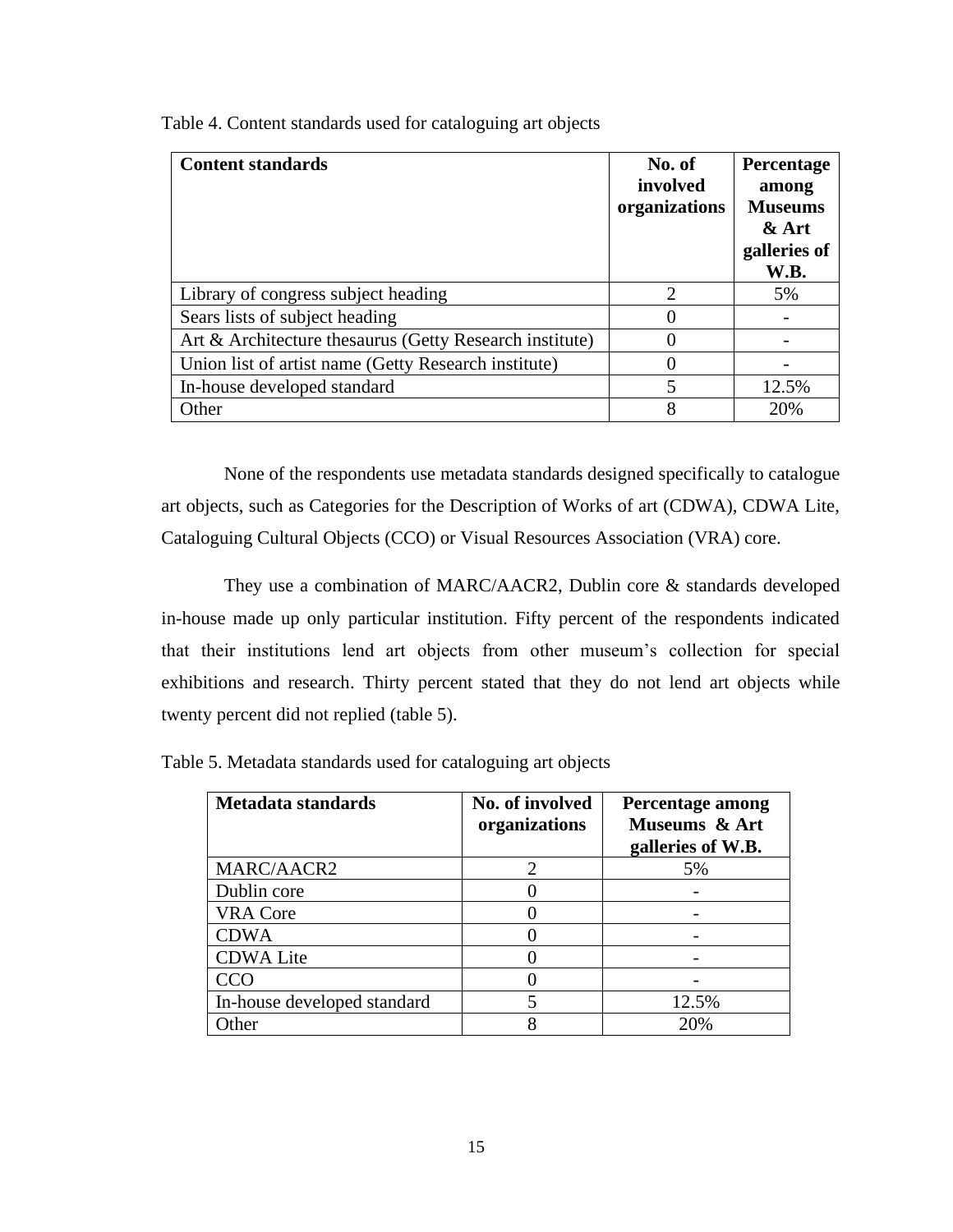#### **7.2.1.3. Digitization and Computerized Documentation of Art Objects:**

Digitization involves acquiring, converting, storing and providing information in a standard, organized format and availability on demand from a common system accessible to the users of art objects for various purposes. The objective of digitization is easy retrieval of data and ability to make entries of data into the main database. Computerized documentation in contrast involves storing information about the objects (such as condition of the object, its collection data etc.) in a database in computer, with or without digitization of the corresponding objects.

The digitization of the collection is under a special project by the ministry of culture, called **JATAN** which is a virtual museum builder**.** The project involves documentation of VAR. The work involves, *verification, collection, digitizing and uploading through C-DAC* (Centre for Development of Advanced Computing is the premier R&D organization of the Department of Information Technology, Ministry of Communications & Information Technology). This is a long-term strategy and may take up to five years. Each object has to be documented in an agreed format and physically checked for authenticity. In the light of this new development, the HCDC Group of C-DAC has successfully deployed JATAN in 10 national museums of the Ministry of Culture as under-

- National Museum, New Delhi
- Allahabad Museum, Allahabad, Uttar Pradesh
- Indian Museum, Kolkata, West Bengal
- National Gallery of Modern Arts (NGMA), New Delhi
- National Gallery of Modern Arts (NGMA), Mumbai, Maharashtra
- National Gallery of Modern Arts (NGMA), Bengaluru, Karnataka
- Archaeological Survey of India (ASI) Museum, Goa
- Archaeological Survey of India (ASI) Museum, Nagarjunakonda, Andhra Pradesh
- Salar Jung Museum, Hyderabad, Andhra Pradesh
- Victoria Memorial Hall, Kolkata, West Bengal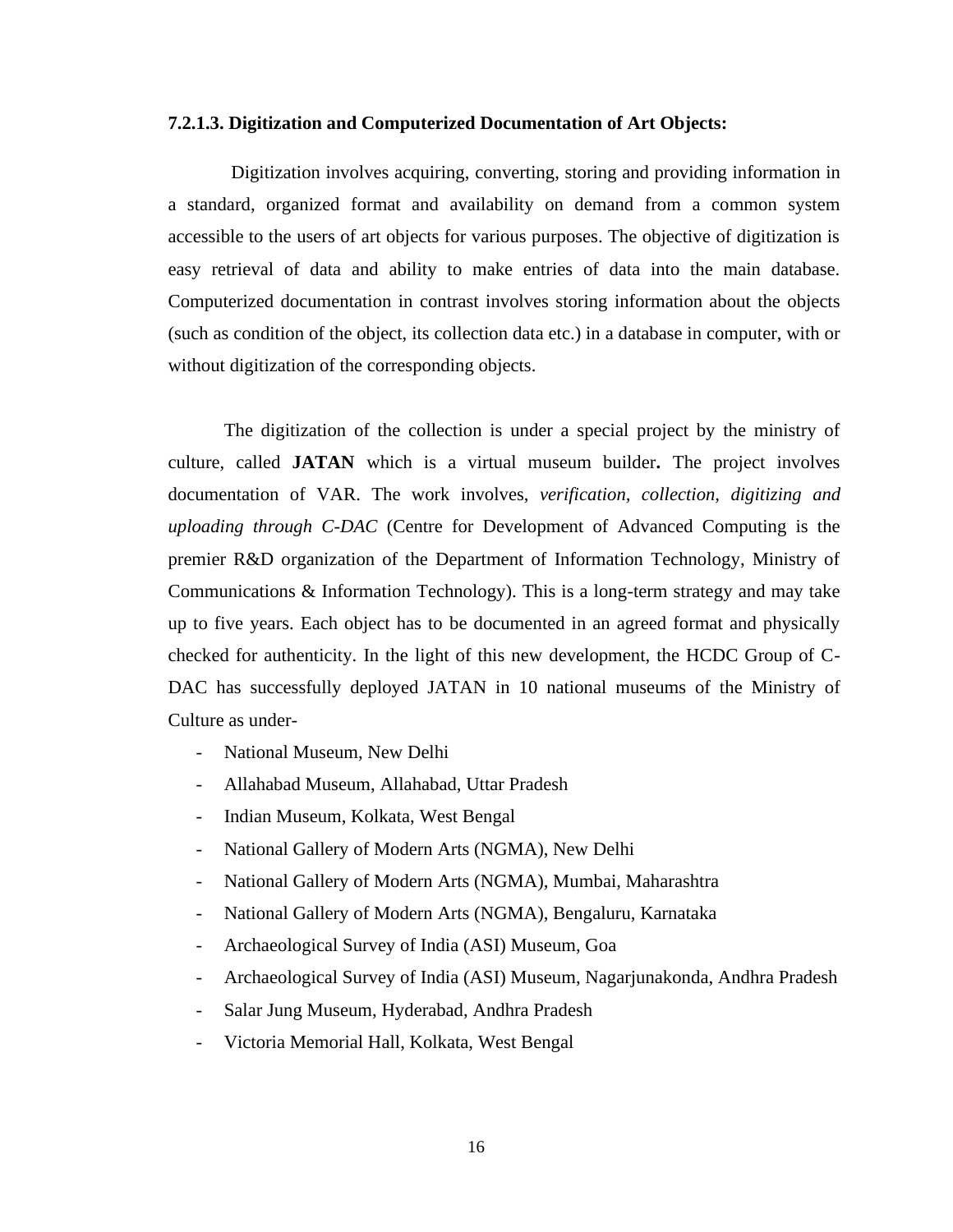

**Fig.2. A snapshot of art object view in JATAN software with full description**

# **7.3. Findings & Observations:**

### *7.3.1. Professional staff of Visual Art Resources*

- ❖ Lack of physical verification and lack of proper planning for conservation and restoration of art objects.
- ❖ Maximum museums have not any trained staff for proper documentation work.
- ❖ Most institutions do not have funds available for specialized training for curator or in-charge to learn industry best practices for handling art works.
- ❖ Maximum staff member are not aware of the unique and often idiosyncratic descriptive requirements of one of a kind cultural object.

### *7.3.2 Acquisitions & Accessioning*

- ❖ Did not maintain any centralized accession register.
- ❖ Some museum maintains their accessioning gallery wise. Noticed broken order of sequences in accession register.
- ❖ Most of the institutions do not update their accession register.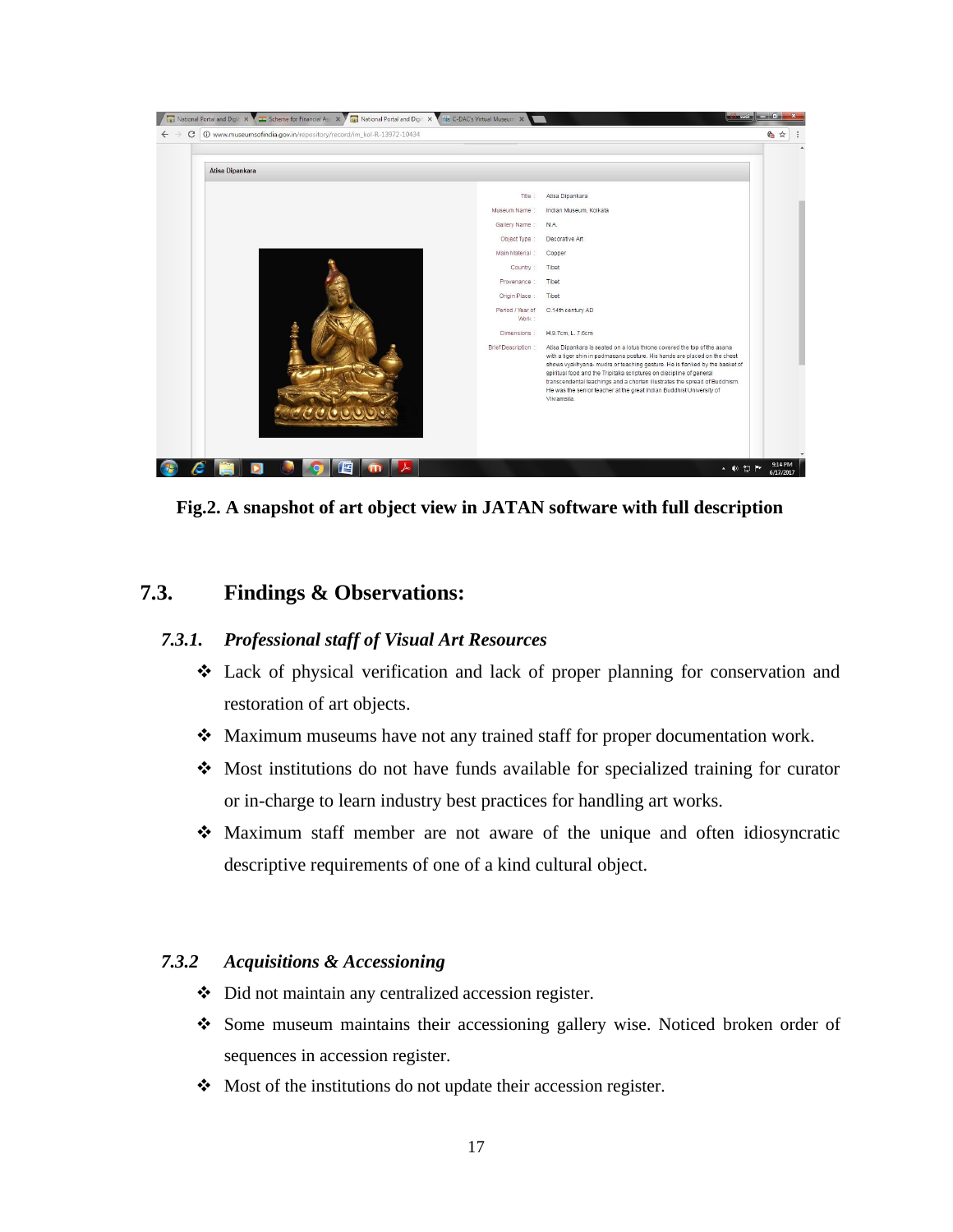- ❖ Some renowned Institutions have National Importance to engage in acquisition, preservation and restoration of art objects of historical importance. None of them had ever attempted to evolve or adopt any benchmarks or standards in respect to acquisition, conservation or documentation of the invaluable artifacts possessed by them.
- ❖ Lack of planning in the acquisition of art objects and there is no planning for cataloguing of art works.
- $\triangleleft$  The Institutions had never evolved any consistent policy in respect of acquisition of art works whether by way of purchase or gifts or for their valuation, in the absence of which the decisions for acquisition were often arbitrary and lacked rationale. There was no mechanism to assess the genuineness of these art works.
- ❖ Most of the art galleries are maintaining online database for their collected works but there are lack of proper Acquisition policy & Accessioning. Maximum art galleries are maintaining a data sheet in excel file for accessioning & do not maintain any order. They put a Reference no. or ID no. on object according to organized exhibition. They maintain a record of hosted exhibition but most of them do not maintain any record of art works.

#### *7.3.3 Collection development & Documentation of art works*

- ❖ Fewer museum and art galleries have written policy for decision making an object, maintaining objects and art handling.
- ❖ Most of art galleries in West Bengal have not any plan for cataloguing or documentation of art works. Documentation and cataloguing of art works are done only by Gallery Kolkata and also provide this service for other.
- ❖ Photo-documentation and digitization work done by some galleries but museums are not serious regarding these matter.

#### *7.3.4 Classification & Cataloguing*

- ❖ Cataloguing & Classification of visual art resources especially works of art are totally ignored.
- ❖ Art works collectors do not follow any established cataloguing rules or descriptive metadata standards for art works.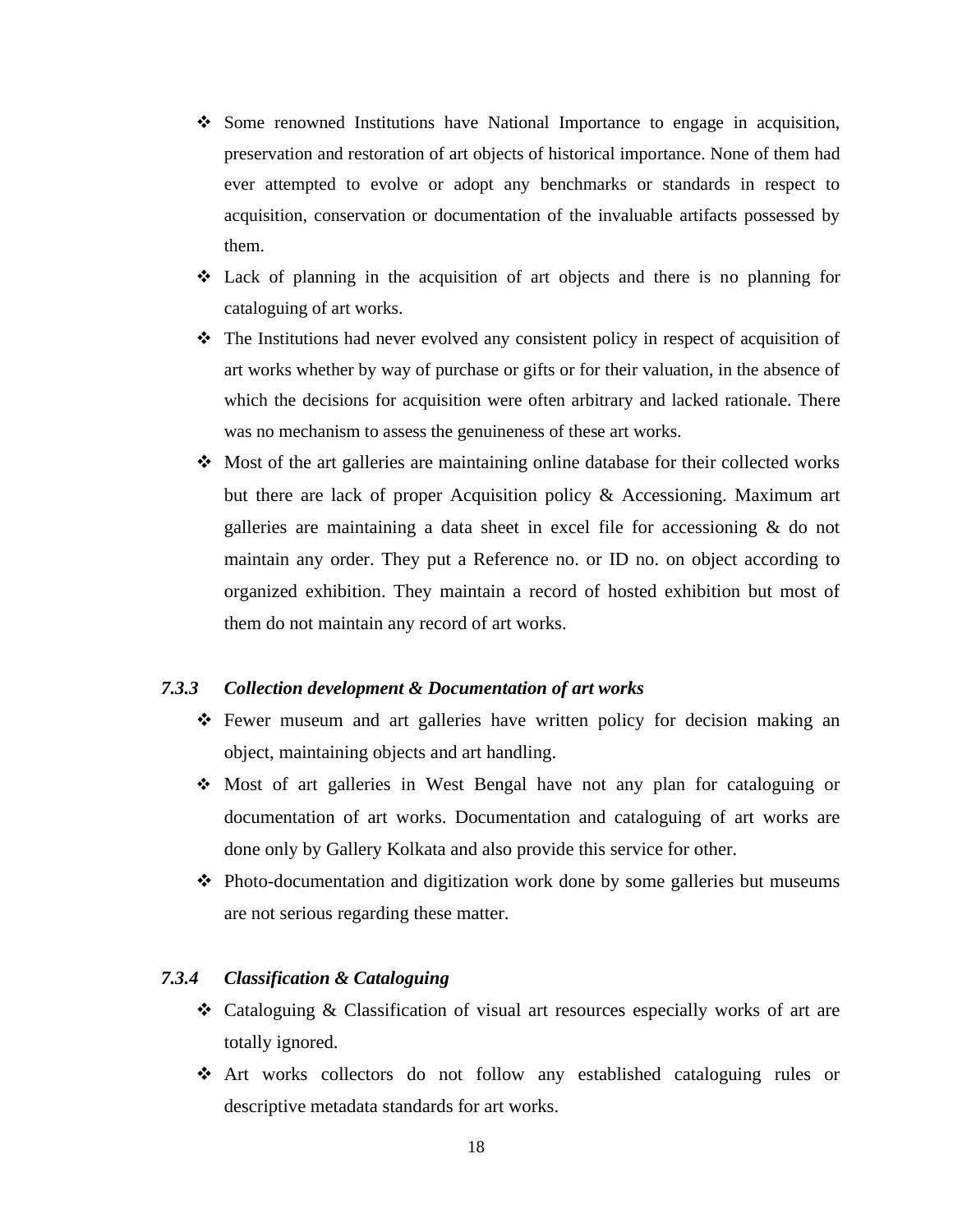#### *7.3.5 Technology*

- ❖ All museums website is very poor; it should be more informative & need to be enriched and to be maintained providing updated information.
- ❖ Art galleries are maintaining online database but there are not sufficient information recorded & they have not any manual records of their art works. They just collect & filing exhibition catalogue.

## **8. Conclusion:**

In abroad, there are lots of Art Museums like *Museum of Fine Arts, Boston*; *Museum of Modern Art, New York*; *Museum of Modern Art, Ireland*; *National Gallery of Art, Washington*; but there is no national level art museum in India. *Museum of Bengal Modern Art, Arts Acre*, the museum dedicated to Bengal Modern Art, it has been set up with the funding from individual patrons & small contribution of state & central government in Kolkata & the set up completed in 2014. A new Art centre and cultural city to be set up in Kolkata, West Bengal. *Kolkata Museum of Modern Art (KMOMA)* which comes under PPT model (Private Public Partnership model) will jointly funded by government of West Bengal, the Government of India and the Private sector. The mission is to acquire and display modern Indian art in its local and global cultural contexts in the city that inspired Indian modernism. It is further committed to interdisciplinary research and the dissemination of knowledge about Indian art and culture through scholarly publications, innovative teaching curricula, and public outreach programs. A blend of tradition and modernity, it will have 44 galleries for Indian, Asian, Islamic and Western art, with space for storage, library and an archive. The permanent collection will be of Indian art from 19th Century to present. There will be national and international galleries. This is great initiative for visual art resource  $\&$  it is really appreciable.

In 2014, the Ministry of Culture, Government of India took a good initiative for digitization the artifact of museum and introduced JATAN software. The digital collection management system specially designed and developed for the Indian museums. JATAN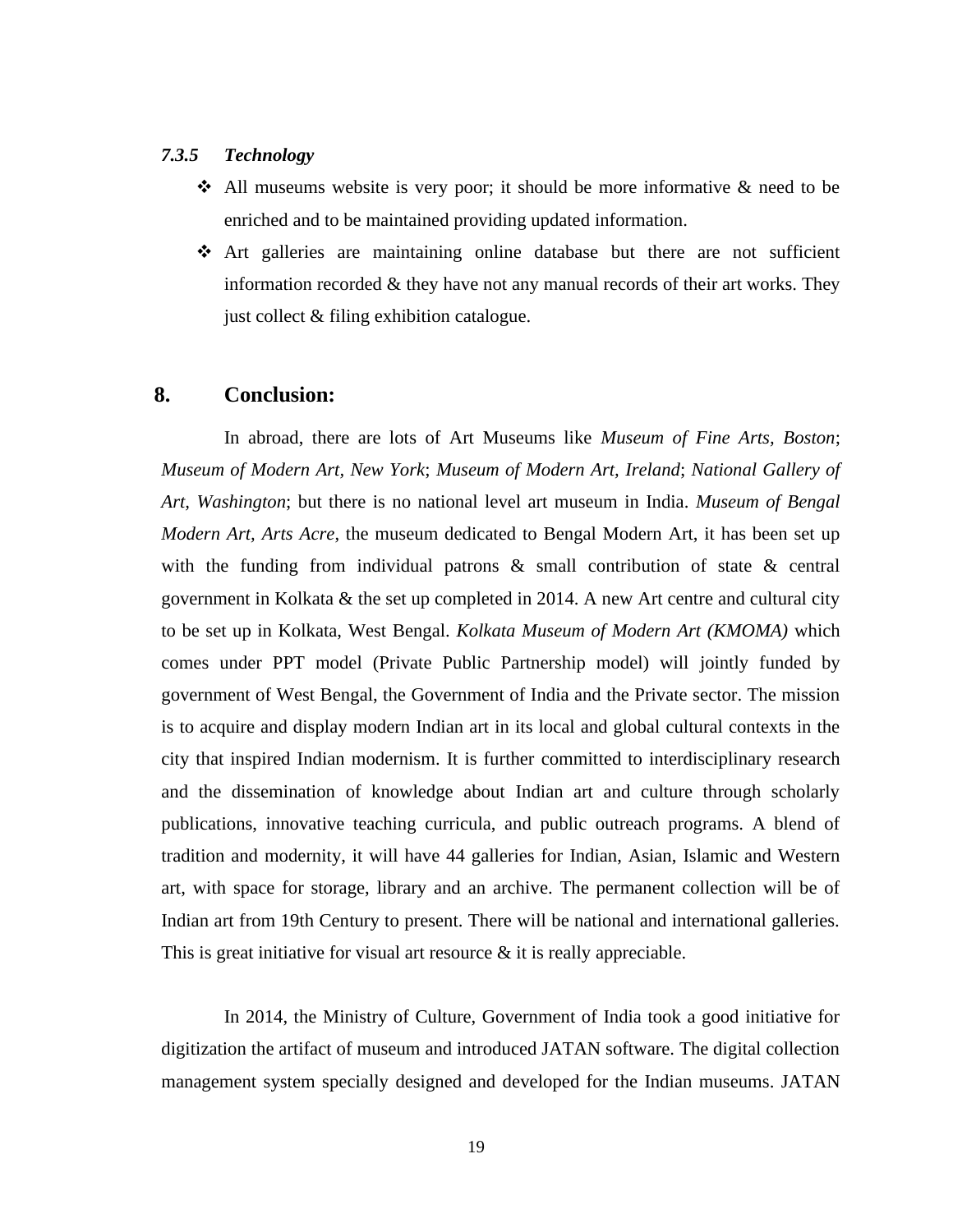provides a collaborative framework over the intranet for the museum curators, historian and scholars to describe and enhance the information about antiquities. It also provides the facilities like user administration, search and retrieval, access control for the portal, location identification, conservation reports, work reports, parameter based sorting, etc. JATAN allows the digital collections to be made online or accessed through mobile or touch screen kiosks. The software has system of image processing, watermarking, and also the images cannot get copied from it, and therefore it is informative as well as educative.

Maximum art galleries of West Bengal have not any archival collections. For Database Management System maximum museum use MS-Access DBMS and Content Management Software like Drupal. Not only galleries but also museums do not maintain proper accessioning of art object, more objects are dumped in store room without any conservation or preservation and there is no plan to restoration that art works.

# **8.1. Suggestions:**

#### *8.1.1 Professional staff of Visual Art Resources*

- ❖ Visual resource professionals should have knowledge to differentiate all the variety of visual formats & process.
- ❖ They should understand differences among historical visual formats & processes and apply this knowledge to dating, contextualization & interpretation of pictures.
- ❖ Staffs should be aware of proper handling, care & storage of materials.
- ❖ Every museum should recruit cataloguer for their Art department, who has knowledge in Library and information science and as well as conceptual knowledge of visual art resource.

#### *8.1.2 Acquisitions & Accessioning*

❖ The art galleries and museums should evolve a pricing and valuation policy for the acquisition of artifacts. In most cases, written policies and procedures for art object maintenance and physical handling are nonexistent. This is an area of concern because lack of guidance in these areas can directly affect the physical integrity of an art object, thus altering its monetary value and its appeal.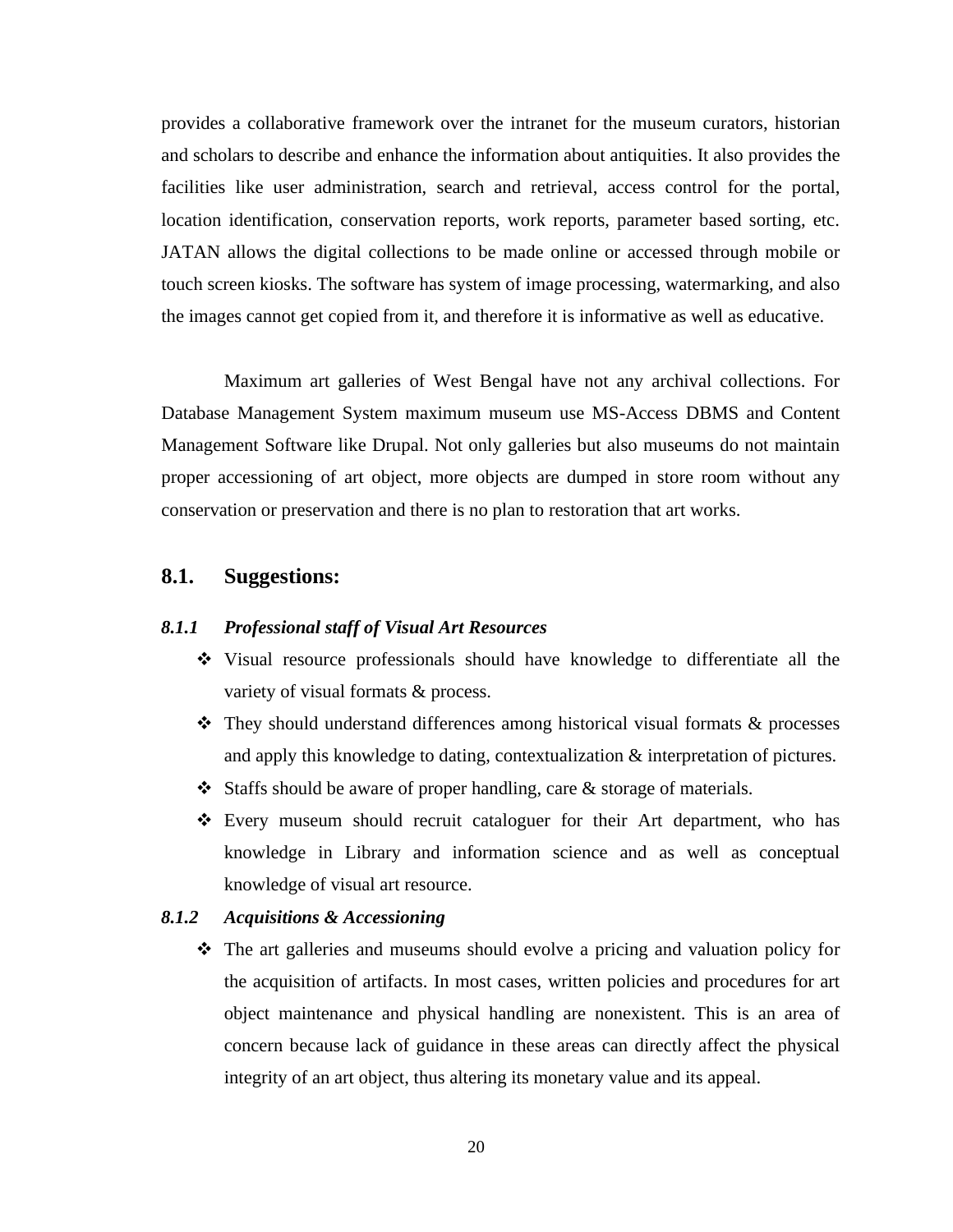- ❖ The Accession Registers need to be maintained centrally and these registers should be regularly updated. Possibility of use of electronic scanning or any suitable technology may be explored to expedite the process.
- ❖ All discrepancies in accessioning of the art objects should be reconciled by adopting a strict time-bound programme.

#### *8.1.3 Collection development & Documentation of art works*

- ❖ Institutions should create collection development policies for acquisition, accessioning, documentation, management and maintenance of art works.
- ❖ A system of regular and periodic physical verification of all art objects should be instituted immediately.
- ❖ Photo-documentation and digitization work must be done by institutions.
- ❖ Museum should have separate art department and documentation department.
- ❖ A system of regular and periodic physical verification of all art objects possessed by the Institutions should be instituted immediately. Proper training may be imparted to the staff designated for this purpose.
- ❖ Art work may be displayed in rotation & identifying damaged art works during the annual survey.

#### *8.1.4 Classification & Cataloguing*

- ❖ There should be classification of art objects, because classification and subject indexing is essential in organizing information about museum objects for retrieval.
- ❖ The art galleries and museums should follow a set of globally accepted standards and norms for themselves in conformity with defined objectives.
- ❖ Museum should take guidance of a librarian to prepare cataloguing of art work manually or automated.
- ❖ Getty research and visual resource association developed metadata standard for visual resource collection. Data sharing ability is neededto join and participate in creating visual resource union catalogue. The creation of virtual galleries would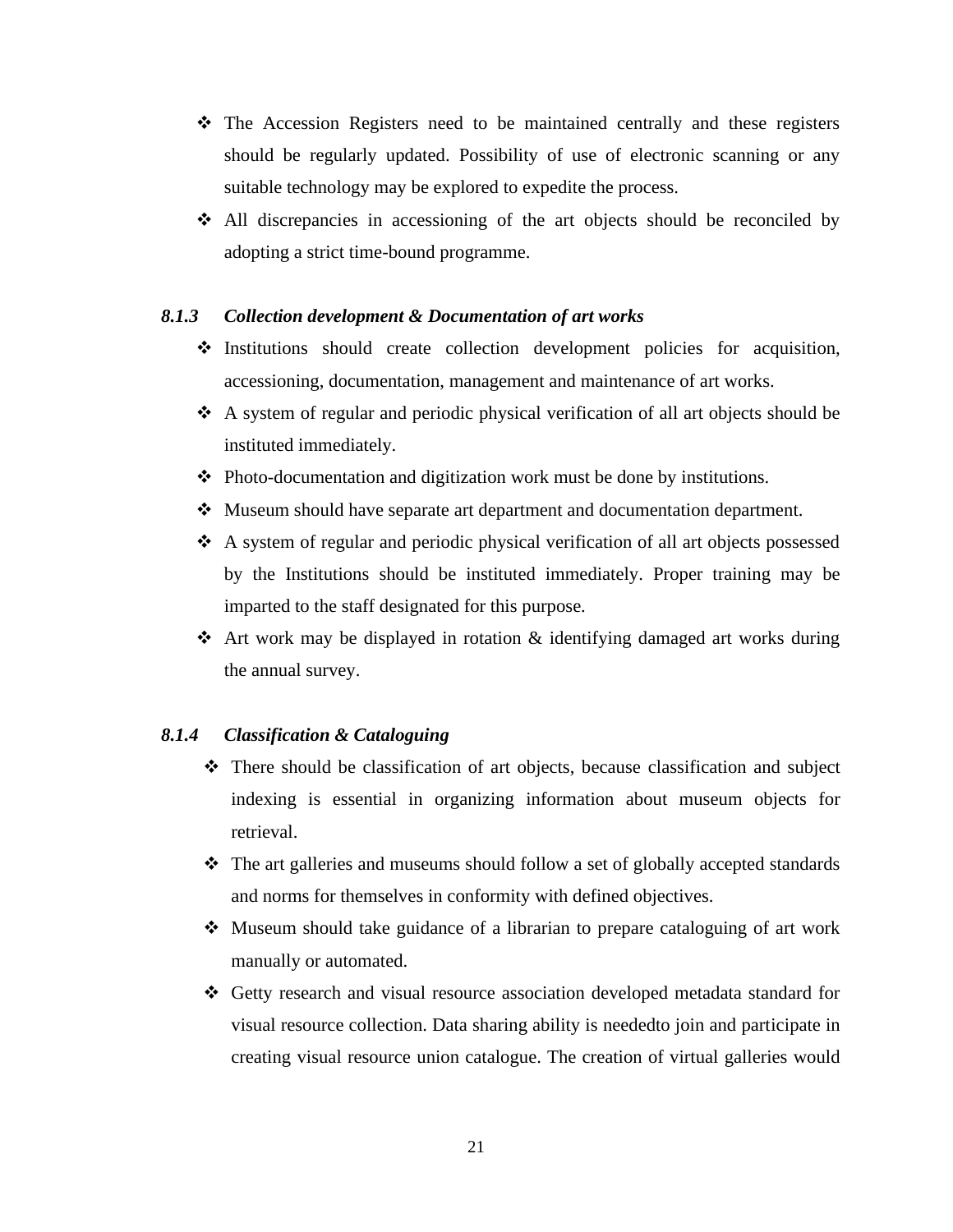be easier if these art museums employ standardized methods for at collection management.

- ❖ As the art objects are usually are not catalogued their existence become invisible to the potential users.
- ❖ Institutions should follow the internationally established metadata standards and cataloguing guideline for describes visual art resources. Like, Cataloguing Cultural Objects, Categories for the Description of Works of art (CDWA), CDWA Lite, or Visual Resources Association (VRA) core, Encoded Archival Description (EAD).
- $\hat{\mathbf{v}}$  They must follow vocabulary control tools for art objects like, the Art  $\&$ Architecture Thesaurus (AAT), the Getty Thesaurus of Geographic Names (TGN), and the Union List of Artist Names (ULAN) and the Cultural Objects Name Authority (CONA.)

# *8.1.5 Technology*

- ❖ It is a good initiative by our central government to digitize museum archive by implement JATAN, museum builder software. But those galleries are not aware of this. They must be aware of the database. They should develop, implement and manage collections through the use of digital asset management software specific to visual resources.
- ❖ The museums and art galleries must create awareness of ongoing technological advancement and their potential relevance to visual resource management.
- ❖ Exhibit awareness of emerging community based technologies and software and the ability to relate their relevance to the museums.

## **9. Bibliographic References:**

• Iyer, H. Core Competencies for Visual Resources Management. Under An IMLS Funded Research Project at the University at Albany, SUNY. Retrieved form [http://vrawebor.ipower.com/resources/general/iyer\\_core\\_competencies.pdf](http://vrawebor.ipower.com/resources/general/iyer_core_competencies.pdf) on 27.06.2021.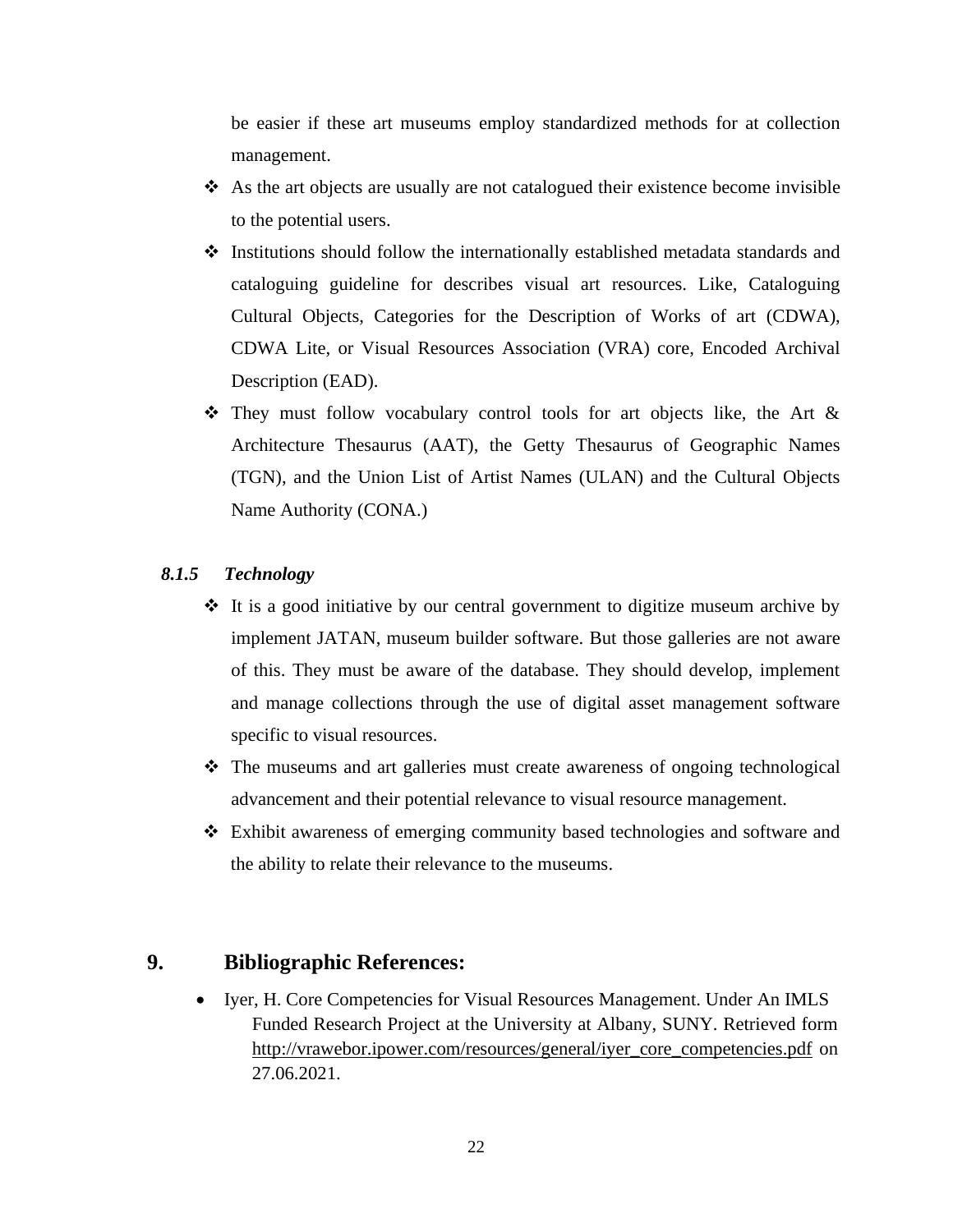- Matusiak, K. (2006). Towards User-Centered Indexing in Digital Image Collections*. OCLC Systems and Services,22(4)*, 283-298.
- Bell, L. A. (1994). Gaining Access to Visual Information: Theory, Analysis, and Practice of Determining Subjects? A Review of the Literature with Descriptive Abstracts. *Art Documentation: Journal of the Art Libraries Society of North America*. 13(2). 89-94. Retrieved from <http://www.jstor.org/stable/27948634> on 27.06.2021
- Sledge, P. J. (1988). Thinking about museum information. *ILLINOIS*, *37*(2), 220- 31.
- Samuel, E. K. (1988). Documenting our heritage. *Library trends*, *37*(2), 142-153.
- Shatford, S. (1984). Describing a Picture: A Thousand Words Are Seldom Cost Effective. *Cataloging & Classification Quarterly*. 4( 4). 13-29
- Bell, L. A. (1994). Gaining Access to Visual Information: Theory, Analysis, and Practice of Determining Subjects? A Review of the Literature with Descriptive Abstracts. *Art Documentation: Journal of the Art Libraries Society of North America*. 13(2). 89-94. Retrieved from <http://www.jstor.org/stable/27948634> on 27.06.2021
- Coburn, E., Lanzi, E., O'Keefe, E., Stein, R., & Whiteside, A. (2010). The Cataloging Cultural Objects experience: Codifying practice for the cultural heritage community. *IFLA journal*, *36*(1), 16-29.
- Markey, K. (1988). Access to iconographical research collections. *Library trends*, *37*(2), 154-174.